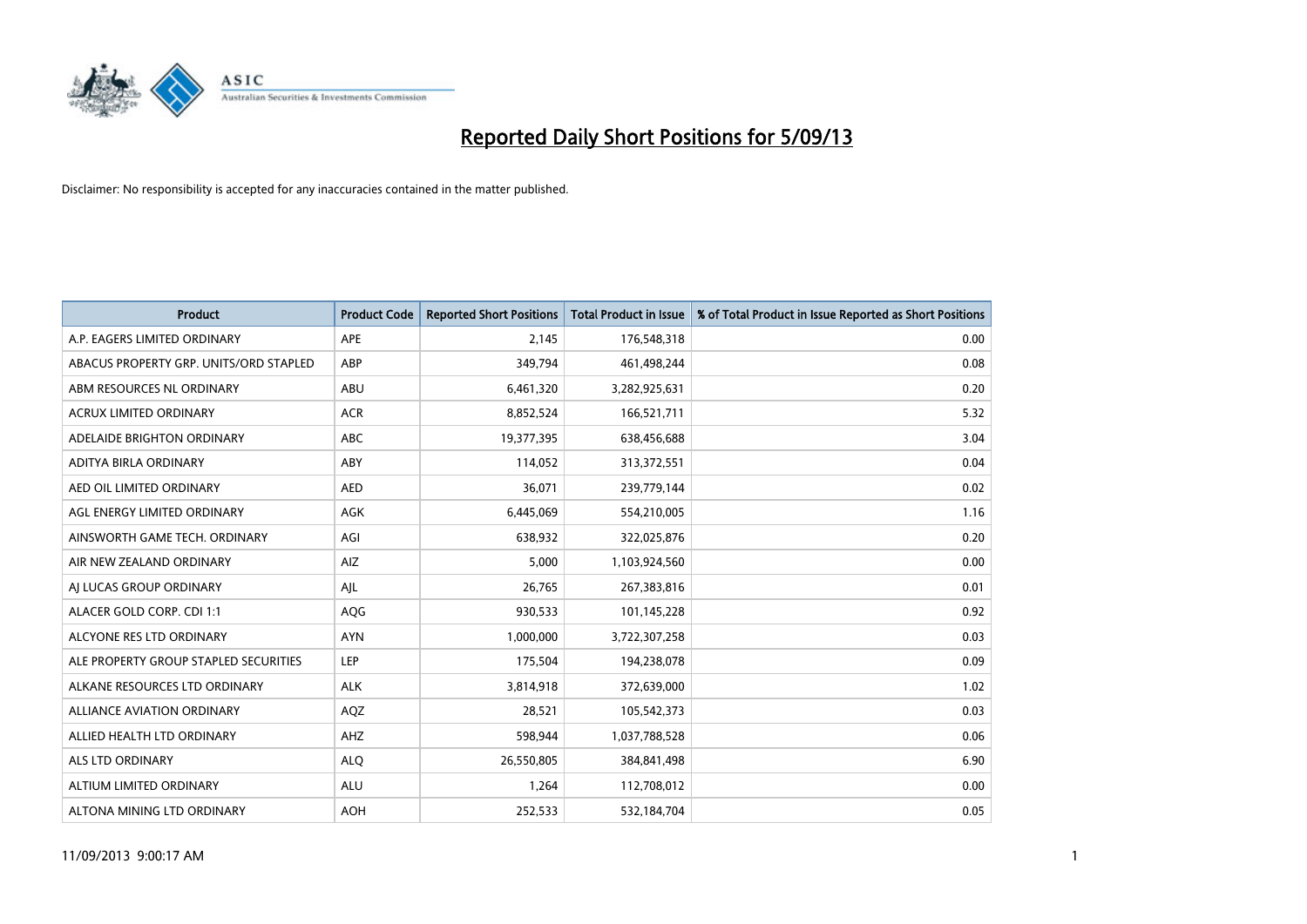

| <b>Product</b>                          | <b>Product Code</b> | <b>Reported Short Positions</b> | <b>Total Product in Issue</b> | % of Total Product in Issue Reported as Short Positions |
|-----------------------------------------|---------------------|---------------------------------|-------------------------------|---------------------------------------------------------|
| ALUMINA LIMITED ORDINARY                | <b>AWC</b>          | 175,389,459                     | 2,806,225,615                 | 6.25                                                    |
| AMALGAMATED HOLDINGS ORDINARY           | <b>AHD</b>          | 25,668                          | 157,806,992                   | 0.02                                                    |
| AMCOM TELECOMM. ORDINARY                | <b>AMM</b>          | 506,556                         | 244,557,101                   | 0.21                                                    |
| AMCOR LIMITED ORDINARY                  | <b>AMC</b>          | 2,507,734                       | 1,206,684,923                 | 0.21                                                    |
| AMP LIMITED ORDINARY                    | AMP                 | 29,346,959                      | 2,944,564,649                 | 1.00                                                    |
| AMPELLA MINING ORDINARY                 | <b>AMX</b>          | 764,081                         | 248,000,493                   | 0.31                                                    |
| ANGLOGOLD ASHANTI CDI 5:1               | AGG                 | 9                               | 89,207,765                    | 0.00                                                    |
| ANSELL LIMITED ORDINARY                 | <b>ANN</b>          | 10,056,865                      | 130,617,963                   | 7.70                                                    |
| ANTARES ENERGY LTD ORDINARY             | <b>AZZ</b>          | 266,719                         | 255,000,000                   | 0.10                                                    |
| ANZ BANKING GRP LTD ORDINARY            | ANZ                 | 5,374,513                       | 2,743,614,407                 | 0.20                                                    |
| APA GROUP STAPLED SECURITIES            | <b>APA</b>          | 9,263,703                       | 835,750,807                   | 1.11                                                    |
| APN NEWS & MEDIA ORDINARY               | <b>APN</b>          | 17,553,555                      | 661,526,586                   | 2.65                                                    |
| AQUARIUS PLATINUM. ORDINARY             | <b>AOP</b>          | 7,125,581                       | 486,851,336                   | 1.46                                                    |
| AQUILA RESOURCES ORDINARY               | <b>AQA</b>          | 14,377,526                      | 411,804,442                   | 3.49                                                    |
| ARAFURA RESOURCE LTD ORDINARY           | <b>ARU</b>          | 8,367                           | 441,270,644                   | 0.00                                                    |
| ARB CORPORATION ORDINARY                | <b>ARP</b>          | 479.834                         | 72,481,302                    | 0.66                                                    |
| ARDENT LEISURE GROUP STAPLED SECURITIES | AAD                 | 3,190,668                       | 404,994,420                   | 0.79                                                    |
| ARISTOCRAT LEISURE ORDINARY             | <b>ALL</b>          | 8,019,907                       | 551,418,047                   | 1.45                                                    |
| <b>ARRIUM LTD ORDINARY</b>              | ARI                 | 37,262,733                      | 1,355,433,903                 | 2.75                                                    |
| ASCIANO LIMITED ORDINARY                | <b>AIO</b>          | 15,447,820                      | 975,385,664                   | 1.58                                                    |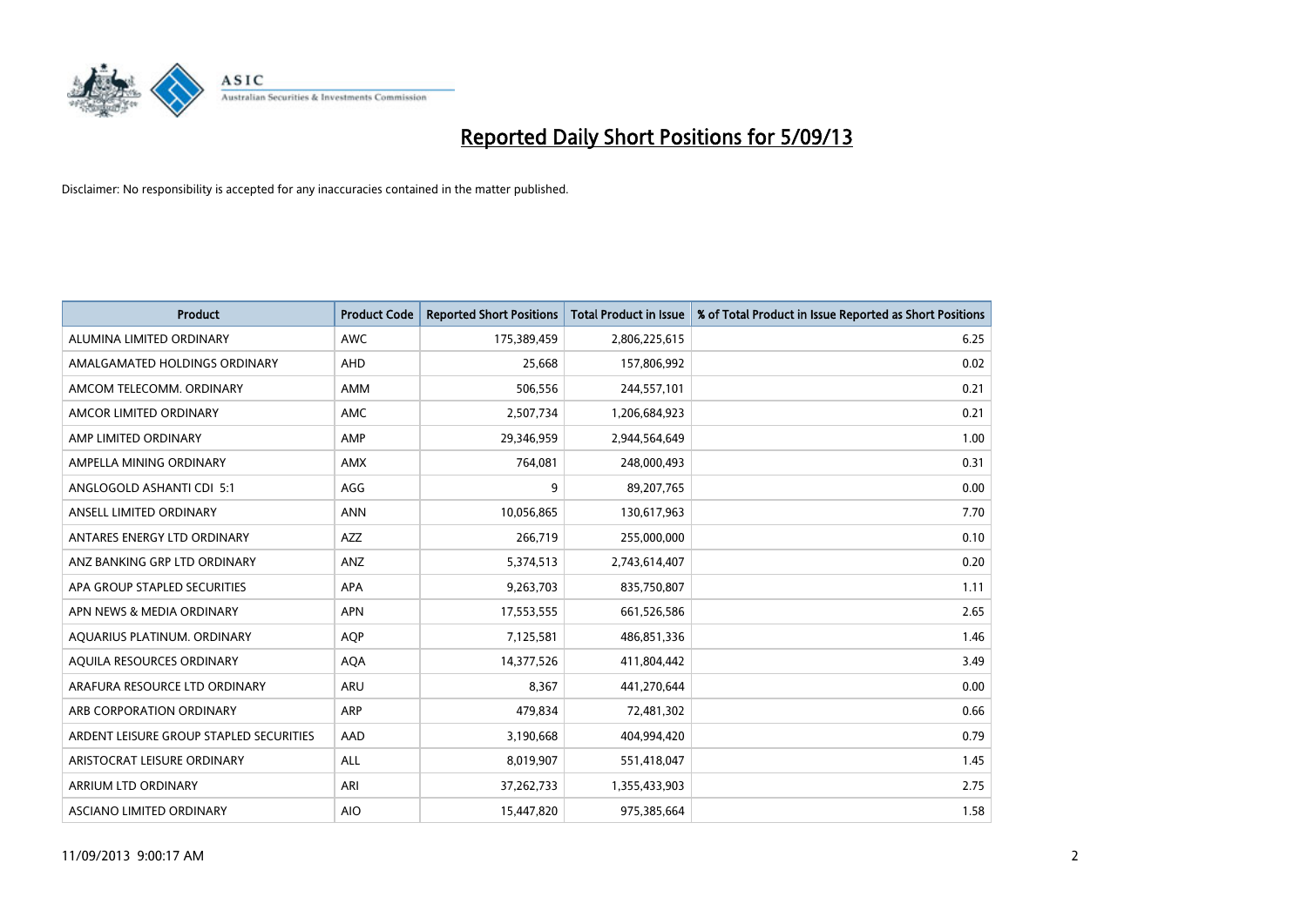

| <b>Product</b>                            | <b>Product Code</b> | <b>Reported Short Positions</b> | <b>Total Product in Issue</b> | % of Total Product in Issue Reported as Short Positions |
|-------------------------------------------|---------------------|---------------------------------|-------------------------------|---------------------------------------------------------|
| ASG GROUP LIMITED ORDINARY                | ASZ                 | 1,366,733                       | 206,720,839                   | 0.66                                                    |
| ASPEN GROUP ORD/UNITS STAPLED             | <b>APZ</b>          | 409.690                         | 1,192,665,422                 | 0.03                                                    |
| ASTRO JAP PROP GROUP STAPLED US PROHIBIT. | AJA                 | 8,833                           | 67,211,752                    | 0.01                                                    |
| ASX LIMITED ORDINARY                      | ASX                 | 1,923,116                       | 193,595,162                   | 0.99                                                    |
| ATLAS IRON LIMITED ORDINARY               | <b>AGO</b>          | 59,295,154                      | 909,718,409                   | 6.52                                                    |
| AUCKLAND INTERNATION ORDINARY             | <b>AIA</b>          | 78,921                          | 1,322,564,489                 | 0.01                                                    |
| AURIZON HOLDINGS LTD ORDINARY             | <b>AZI</b>          | 3,399,047                       | 2,137,284,503                 | 0.16                                                    |
| <b>AURORA OIL &amp; GAS ORDINARY</b>      | <b>AUT</b>          | 5,794,208                       | 448,785,778                   | 1.29                                                    |
| AUSDRILL LIMITED ORDINARY                 | ASL                 | 15,473,138                      | 312,277,224                   | 4.95                                                    |
| AUSENCO LIMITED ORDINARY                  | AAX                 | 1,088,744                       | 123,527,574                   | 0.88                                                    |
| AUSTAL LIMITED ORDINARY                   | ASB                 | 561,765                         | 346,007,639                   | 0.16                                                    |
| AUSTBROKERS HOLDINGS ORDINARY             | <b>AUB</b>          | 891                             | 58,148,980                    | 0.00                                                    |
| <b>AUSTIN ENGINEERING ORDINARY</b>        | <b>ANG</b>          | 313,818                         | 73,164,403                    | 0.43                                                    |
| AUSTRALAND PROPERTY STAPLED SECURITY      | <b>ALZ</b>          | 1,262,439                       | 578,324,670                   | 0.22                                                    |
| AUSTRALIAN AGRICULT, ORDINARY             | <b>AAC</b>          | 3,536,189                       | 313,113,358                   | 1.13                                                    |
| <b>AUSTRALIAN EDUCATION UNITS</b>         | <b>AEU</b>          | 4,127                           | 175,465,397                   | 0.00                                                    |
| AUSTRALIAN INFR LTD ORDINARY              | <b>AIX</b>          | 3,610                           | 620,733,944                   | 0.00                                                    |
| AUSTRALIAN PHARM. ORDINARY                | API                 | 162,828                         | 488,115,883                   | 0.03                                                    |
| AUTOMOTIVE HOLDINGS ORDINARY              | <b>AHE</b>          | 295,263                         | 260,579,682                   | 0.11                                                    |
| AWE LIMITED ORDINARY                      | <b>AWE</b>          | 1,001,728                       | 522,116,985                   | 0.19                                                    |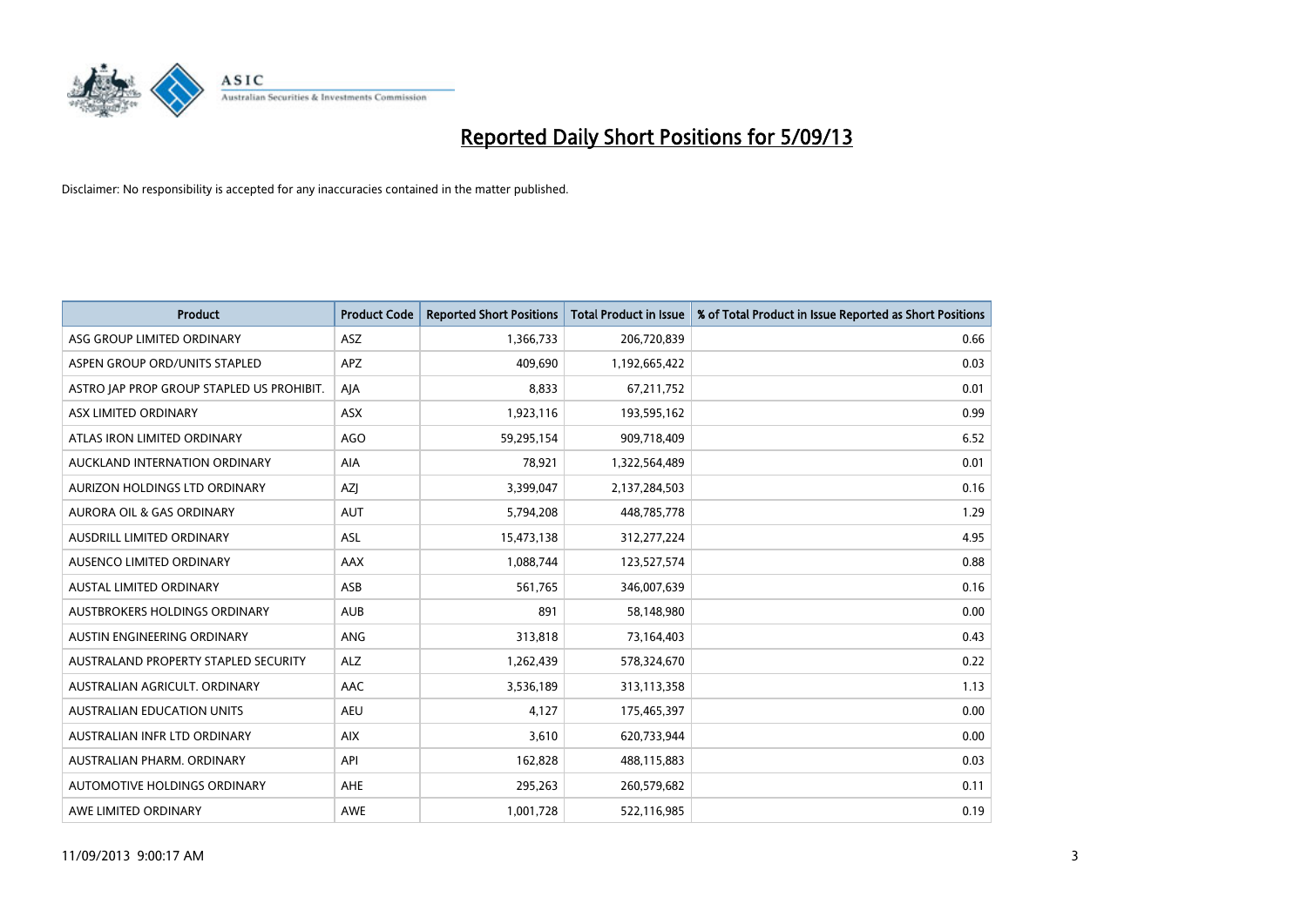

| <b>Product</b>                                | <b>Product Code</b> | <b>Reported Short Positions</b> | <b>Total Product in Issue</b> | % of Total Product in Issue Reported as Short Positions |
|-----------------------------------------------|---------------------|---------------------------------|-------------------------------|---------------------------------------------------------|
| <b>BANDANNA ENERGY ORDINARY</b>               | <b>BND</b>          | 17,896,121                      | 528,481,199                   | 3.39                                                    |
| BANK OF QUEENSLAND. ORDINARY                  | <b>BOQ</b>          | 6,209,333                       | 319,809,993                   | 1.94                                                    |
| <b>BASE RES LIMITED ORDINARY</b>              | <b>BSE</b>          | 3,931,987                       | 561,840,029                   | 0.70                                                    |
| BATHURST RES NZ LTD ORDINARY                  | <b>BRL</b>          | 41,140,063                      | 699,247,997                   | 5.88                                                    |
| <b>BC IRON LIMITED ORDINARY</b>               | <b>BCI</b>          | 1,118,802                       | 123,628,630                   | 0.90                                                    |
| BEACH ENERGY LIMITED ORDINARY                 | <b>BPT</b>          | 22,645,450                      | 1,269,521,118                 | 1.78                                                    |
| BEADELL RESOURCE LTD ORDINARY                 | <b>BDR</b>          | 50,517,762                      | 788,277,280                   | 6.41                                                    |
| BEGA CHEESE LTD ORDINARY                      | <b>BGA</b>          | 79,351                          | 151,866,050                   | 0.05                                                    |
| BENDIGO AND ADELAIDE ORDINARY                 | <b>BEN</b>          | 13,325,149                      | 407,229,525                   | 3.27                                                    |
| BERKELEY RESOURCES ORDINARY                   | <b>BKY</b>          | 89,320                          | 179,393,323                   | 0.05                                                    |
| BHP BILLITON LIMITED ORDINARY                 | <b>BHP</b>          | 5,206,870                       | 3,211,691,105                 | 0.16                                                    |
| <b>BILLABONG ORDINARY</b>                     | <b>BBG</b>          | 23,138,697                      | 478,944,292                   | 4.83                                                    |
| <b>BIONOMICS LIMITED ORDINARY</b>             | <b>BNO</b>          | 200,000                         | 411,476,182                   | 0.05                                                    |
| <b>BLACKMORES LIMITED ORDINARY</b>            | <b>BKL</b>          | 7,224                           | 16,973,764                    | 0.04                                                    |
| <b>BLACKTHORN RESOURCES ORD US PROHIBITED</b> | <b>BTR</b>          | 884,042                         | 164,285,950                   | 0.54                                                    |
| BLUESCOPE STEEL LTD ORDINARY                  | <b>BSL</b>          | 6,081,905                       | 558,733,728                   | 1.09                                                    |
| <b>BOART LONGYEAR ORDINARY</b>                | <b>BLY</b>          | 49,458,826                      | 461,163,412                   | 10.72                                                   |
| <b>BOOM LOGISTICS ORDINARY</b>                | <b>BOL</b>          | 100,000                         | 470,598,576                   | 0.02                                                    |
| <b>BORAL LIMITED, ORDINARY</b>                | <b>BLD</b>          | 58,325,586                      | 774,000,641                   | 7.54                                                    |
| <b>BRADKEN LIMITED ORDINARY</b>               | <b>BKN</b>          | 16,437,381                      | 169,240,662                   | 9.71                                                    |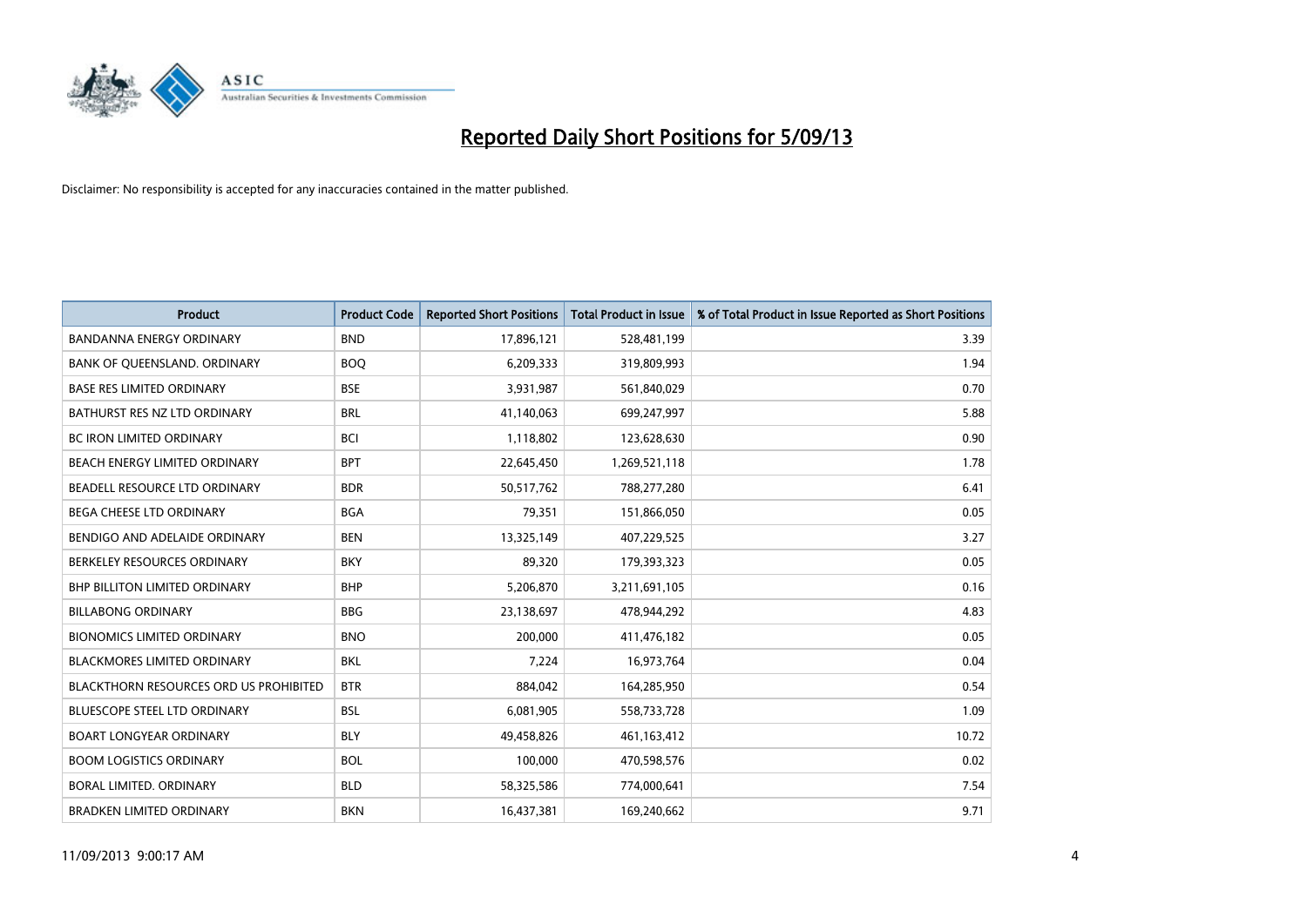

| <b>Product</b>                          | <b>Product Code</b> | <b>Reported Short Positions</b> | <b>Total Product in Issue</b> | % of Total Product in Issue Reported as Short Positions |
|-----------------------------------------|---------------------|---------------------------------|-------------------------------|---------------------------------------------------------|
| <b>BRAMBLES LIMITED ORDINARY</b>        | <b>BXB</b>          | 2,156,902                       | 1,557,467,586                 | 0.14                                                    |
| <b>BREVILLE GROUP LTD ORDINARY</b>      | <b>BRG</b>          | 4,180,308                       | 130,095,322                   | 3.21                                                    |
| <b>BRICKWORKS LIMITED ORDINARY</b>      | <b>BKW</b>          | 61,543                          | 147,818,132                   | 0.04                                                    |
| BT INVESTMENT MNGMNT ORDINARY           | <b>BTT</b>          | 118,979                         | 278,100,237                   | 0.04                                                    |
| <b>BUCCANEER ENERGY LTD ORDINARY</b>    | <b>BCC</b>          | 57,127                          | 2,398,671,956                 | 0.00                                                    |
| <b>BURU ENERGY ORDINARY</b>             | <b>BRU</b>          | 11,474,570                      | 295,336,429                   | 3.89                                                    |
| <b>BWP TRUST ORDINARY UNITS</b>         | <b>BWP</b>          | 12,586,488                      | 590,030,098                   | 2.13                                                    |
| CABCHARGE AUSTRALIA ORDINARY            | CAB                 | 12,386,363                      | 120,430,683                   | 10.29                                                   |
| CALTEX AUSTRALIA ORDINARY               | <b>CTX</b>          | 2,068,195                       | 270,000,000                   | 0.77                                                    |
| CAPE LAMBERT RES LTD ORDINARY           | <b>CFE</b>          | 943,377                         | 679,691,942                   | 0.14                                                    |
| <b>CARBON ENERGY ORDINARY</b>           | <b>CNX</b>          | 120,261                         | 975,168,303                   | 0.01                                                    |
| <b>CARDNO LIMITED ORDINARY</b>          | <b>CDD</b>          | 9,943,802                       | 143,726,327                   | 6.92                                                    |
| CARNARVON PETROLEUM ORDINARY            | <b>CVN</b>          | 25,193                          | 934,109,501                   | 0.00                                                    |
| CARSALES.COM LTD ORDINARY               | <b>CRZ</b>          | 2,327,049                       | 237,095,082                   | 0.98                                                    |
| <b>CASH CONVERTERS ORDINARY</b>         | CCV                 | 3,334,408                       | 423,861,025                   | 0.79                                                    |
| CEDAR WOODS PROP. ORDINARY              | <b>CWP</b>          | 39,242                          | 73,359,551                    | 0.05                                                    |
| CENTRAL PETROLEUM ORDINARY              | <b>CTP</b>          | 1,078,809                       | 1,546,078,845                 | 0.07                                                    |
| CERAMIC FUEL CELLS ORDINARY             | CFU                 | 704,513                         | 1,591,941,620                 | 0.04                                                    |
| CFS RETAIL TRUST GRP STAPLED SECURITIES | <b>CFX</b>          | 62,256,974                      | 2,828,495,659                 | 2.20                                                    |
| <b>CHALICE GOLD MINES ORDINARY</b>      | <b>CHN</b>          | 50,000                          | 251,230,886                   | 0.02                                                    |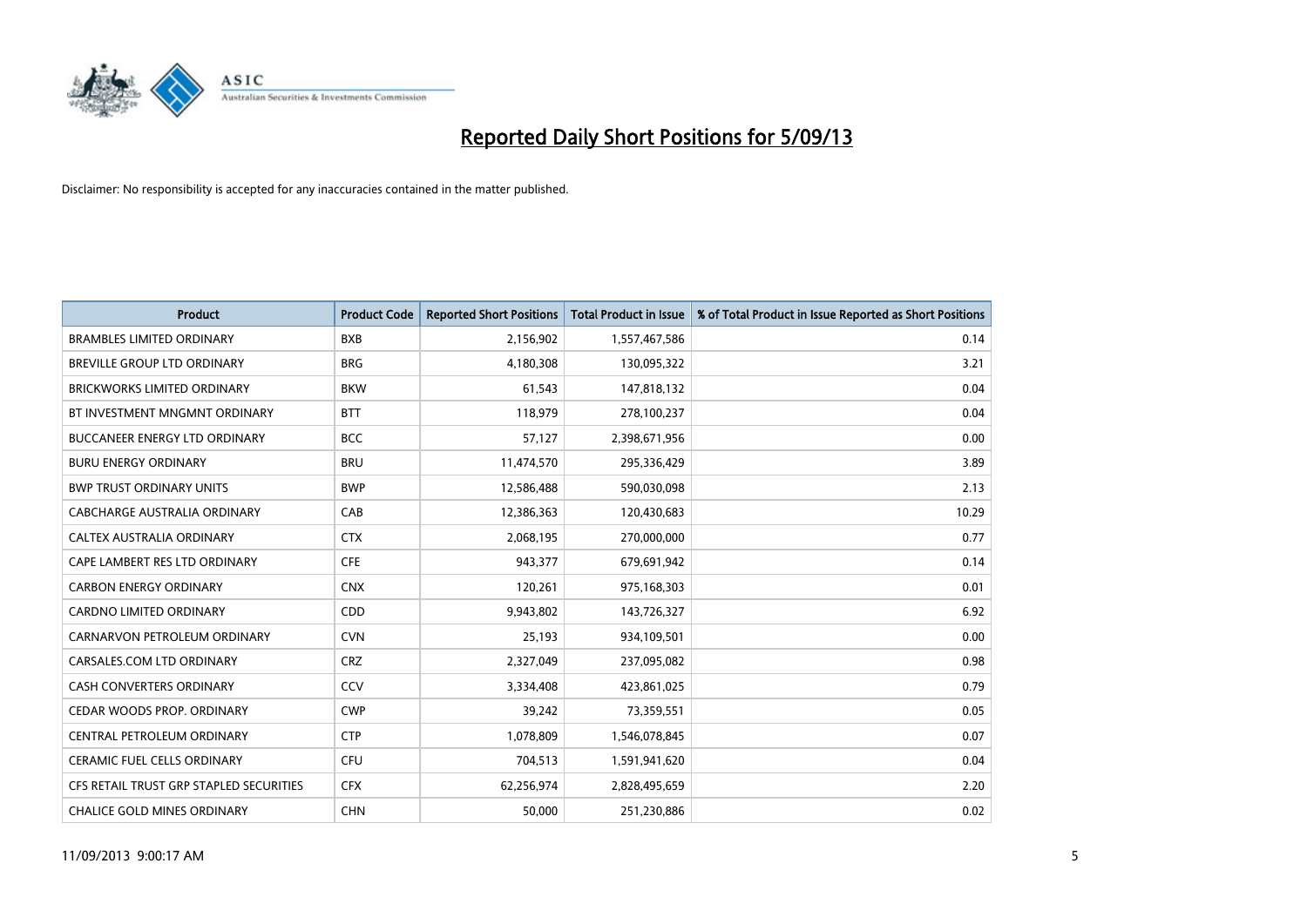

| <b>Product</b>                          | <b>Product Code</b> | <b>Reported Short Positions</b> | <b>Total Product in Issue</b> | % of Total Product in Issue Reported as Short Positions |
|-----------------------------------------|---------------------|---------------------------------|-------------------------------|---------------------------------------------------------|
| CHALLENGER DIV.PRO. STAPLED UNITS       | <b>CDI</b>          | 6,153                           | 214,101,013                   | 0.00                                                    |
| CHALLENGER LIMITED ORDINARY             | <b>CGF</b>          | 2,904,490                       | 530,862,585                   | 0.55                                                    |
| CHANDLER MACLEOD LTD ORDINARY           | <b>CMG</b>          | 68,343                          | 469,679,390                   | 0.01                                                    |
| CHARTER HALL GROUP STAPLED US PROHIBIT. | <b>CHC</b>          | 256,527                         | 309,018,843                   | 0.08                                                    |
| <b>CHARTER HALL RETAIL UNITS</b>        | <b>COR</b>          | 6,514,540                       | 341,843,880                   | 1.91                                                    |
| <b>CHORUS LIMITED ORDINARY</b>          | <b>CNU</b>          | 75,714                          | 389,299,049                   | 0.02                                                    |
| CITIGOLD CORP LTD ORDINARY              | <b>CTO</b>          | 153,427                         | 1,352,907,765                 | 0.01                                                    |
| <b>CLOUGH LIMITED ORDINARY</b>          | <b>CLO</b>          | 438,843                         | 777,090,670                   | 0.06                                                    |
| COAL OF AFRICA LTD ORDINARY             | <b>CZA</b>          | 9,900                           | 1,048,368,613                 | 0.00                                                    |
| <b>COALSPUR MINES LTD ORDINARY</b>      | <b>CPL</b>          | 9,017,202                       | 641,244,435                   | 1.41                                                    |
| COCA-COLA AMATIL ORDINARY               | <b>CCL</b>          | 17,183,437                      | 763,590,249                   | 2.25                                                    |
| COCHLEAR LIMITED ORDINARY               | <b>COH</b>          | 6,363,972                       | 57,040,932                    | 11.16                                                   |
| <b>COCKATOO COAL ORDINARY</b>           | <b>COK</b>          | 13,694,743                      | 1,021,101,465                 | 1.34                                                    |
| <b>CODAN LIMITED ORDINARY</b>           | <b>CDA</b>          | 919,812                         | 176,926,104                   | 0.52                                                    |
| <b>COFFEY INTERNATIONAL ORDINARY</b>    | <b>COF</b>          | 41,002                          | 255,833,165                   | 0.02                                                    |
| <b>COLLECTION HOUSE ORDINARY</b>        | <b>CLH</b>          | 950.000                         | 123,730,520                   | 0.77                                                    |
| <b>COLLINS FOODS LTD ORDINARY</b>       | <b>CKF</b>          | 528,002                         | 93,000,003                    | 0.57                                                    |
| COMMONWEALTH BANK, ORDINARY             | <b>CBA</b>          | 9,070,654                       | 1,611,928,836                 | 0.56                                                    |
| <b>COMMONWEALTH PROP ORDINARY UNITS</b> | <b>CPA</b>          | 29,747,120                      | 2,347,003,413                 | 1.27                                                    |
| <b>COMPASS RESOURCES ORDINARY</b>       | <b>CMR</b>          | 7,472                           | 1,403,744,100                 | 0.00                                                    |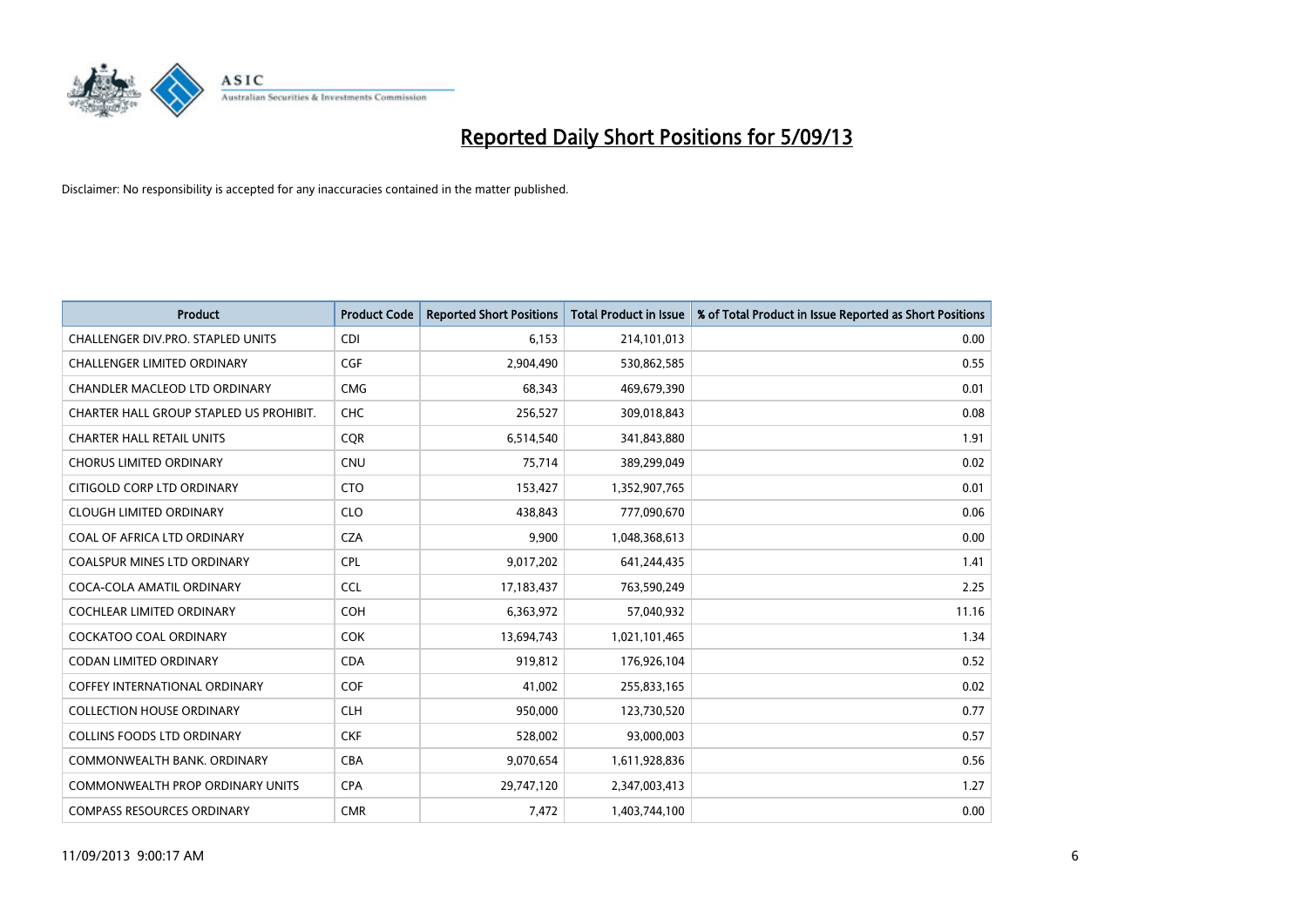

| <b>Product</b>                          | <b>Product Code</b> | <b>Reported Short Positions</b> | <b>Total Product in Issue</b> | % of Total Product in Issue Reported as Short Positions |
|-----------------------------------------|---------------------|---------------------------------|-------------------------------|---------------------------------------------------------|
| <b>COMPUTERSHARE LTD ORDINARY</b>       | <b>CPU</b>          | 10,769,013                      | 556,203,079                   | 1.94                                                    |
| COOPER ENERGY LTD ORDINARY              | <b>COE</b>          | 29,299                          | 329,099,922                   | 0.01                                                    |
| <b>CORP TRAVEL LIMITED ORDINARY</b>     | <b>CTD</b>          | 183,764                         | 78,221,245                    | 0.23                                                    |
| <b>CREDIT CORP GROUP ORDINARY</b>       | <b>CCP</b>          | 10,313                          | 45,932,899                    | 0.02                                                    |
| <b>CROMWELL PROP STAPLED SECURITIES</b> | <b>CMW</b>          | 1,106,879                       | 1,716,999,224                 | 0.06                                                    |
| <b>CROWE HORWATH AUS ORDINARY</b>       | <b>CRH</b>          | 648,967                         | 269,665,096                   | 0.24                                                    |
| <b>CROWN LIMITED ORDINARY</b>           | <b>CWN</b>          | 3,540,550                       | 728,394,185                   | 0.49                                                    |
| <b>CSG LIMITED ORDINARY</b>             | CSV                 | 50,159                          | 278,355,477                   | 0.02                                                    |
| <b>CSL LIMITED ORDINARY</b>             | <b>CSL</b>          | 569,349                         | 487,307,013                   | 0.12                                                    |
| <b>CSR LIMITED ORDINARY</b>             | <b>CSR</b>          | 36,481,617                      | 506,000,315                   | 7.21                                                    |
| <b>CUDECO LIMITED ORDINARY</b>          | CDU                 | 6,642,578                       | 205,017,174                   | 3.24                                                    |
| DART ENERGY LTD ORDINARY                | <b>DTE</b>          | 19,144,558                      | 878,789,752                   | 2.18                                                    |
| DATA#3 LIMITED ORDINARY                 | <b>DTL</b>          | 65,300                          | 153,974,950                   | 0.04                                                    |
| DAVID JONES LIMITED ORDINARY            | <b>DIS</b>          | 61,236,462                      | 535,002,401                   | 11.45                                                   |
| <b>DECMIL GROUP LIMITED ORDINARY</b>    | <b>DCG</b>          | 3,562,500                       | 168,657,794                   | 2.11                                                    |
| DEEP YELLOW LIMITED ORDINARY            | <b>DYL</b>          | 100,002                         | 1,562,794,247                 | 0.01                                                    |
| DEVINE LIMITED ORDINARY                 | <b>DVN</b>          | 8,000                           | 158,730,556                   | 0.01                                                    |
| DEXUS PROPERTY GROUP STAPLED UNITS      | <b>DXS</b>          | 13,889,305                      | 4,673,157,562                 | 0.30                                                    |
| DISCOVERY METALS LTD ORDINARY           | <b>DML</b>          | 11,248,506                      | 486,986,451                   | 2.31                                                    |
| DOMINO PIZZA ENTERPR ORDINARY           | <b>DMP</b>          | 392.766                         | 83,990,955                    | 0.47                                                    |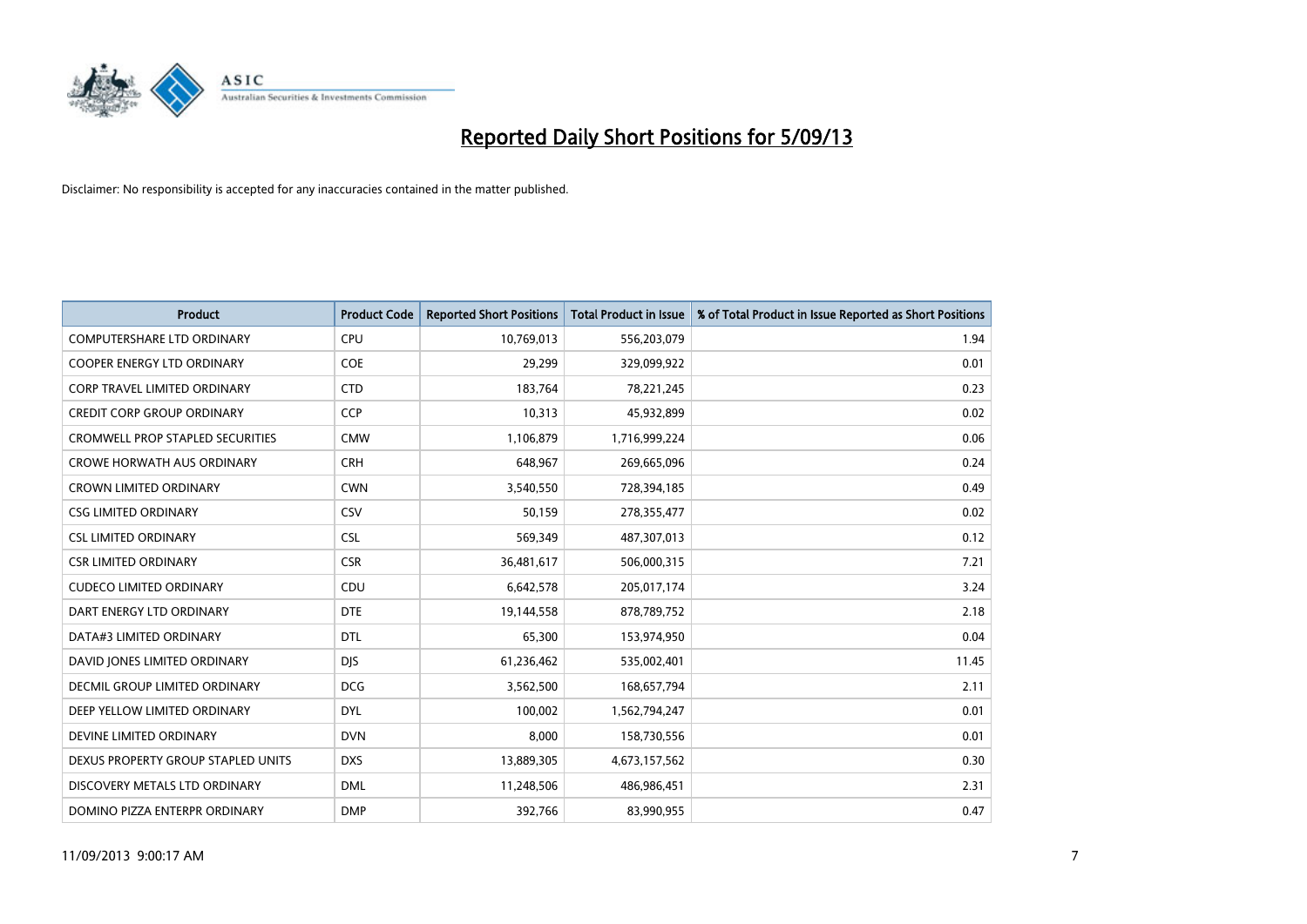

| <b>Product</b>                       | <b>Product Code</b> | <b>Reported Short Positions</b> | <b>Total Product in Issue</b> | % of Total Product in Issue Reported as Short Positions |
|--------------------------------------|---------------------|---------------------------------|-------------------------------|---------------------------------------------------------|
| DONACO INTERNATIONAL ORDINARY        | <b>DNA</b>          | 50,253                          | 371,719,896                   | 0.01                                                    |
| DOWNER EDI LIMITED ORDINARY          | <b>DOW</b>          | 11,275,277                      | 433,409,429                   | 2.60                                                    |
| DRILLSEARCH ENERGY ORDINARY          | <b>DLS</b>          | 14,862,325                      | 428,065,895                   | 3.47                                                    |
| DUET GROUP STAPLED US PROHIBIT.      | <b>DUE</b>          | 6,178,158                       | 1,188,651,841                 | 0.52                                                    |
| <b>DULUXGROUP LIMITED ORDINARY</b>   | <b>DLX</b>          | 2,973,123                       | 377,019,430                   | 0.79                                                    |
| <b>DWS LTD ORDINARY</b>              | <b>DWS</b>          | 463,163                         | 132,362,763                   | 0.35                                                    |
| ECHO ENTERTAINMENT ORDINARY          | <b>EGP</b>          | 6,341,574                       | 825,672,730                   | 0.77                                                    |
| ELDERS LIMITED ORDINARY              | <b>ELD</b>          | 18,146,309                      | 455,013,329                   | 3.99                                                    |
| ELEMENTAL MINERALS ORDINARY          | <b>ELM</b>          | 317,783                         | 303,263,391                   | 0.10                                                    |
| ELEMENTOS LIMITED ORDINARY           | <b>ELT</b>          | 16                              | 188,638,746                   | 0.00                                                    |
| <b>EMECO HOLDINGS ORDINARY</b>       | <b>EHL</b>          | 22,969,961                      | 599,675,707                   | 3.83                                                    |
| <b>EMERCHANTS LTD ORDINARY</b>       | <b>EML</b>          | 2,483                           | 124,668,047                   | 0.00                                                    |
| <b>ENDEAVOUR MIN CORP CDI 1:1</b>    | <b>EVR</b>          | 354,411                         | 101,150,560                   | 0.35                                                    |
| ENERGY RESOURCES ORDINARY 'A'        | <b>ERA</b>          | 7,910,480                       | 517,725,062                   | 1.53                                                    |
| <b>ENERGY WORLD CORPOR, ORDINARY</b> | <b>EWC</b>          | 27,395,302                      | 1,734,166,672                 | 1.58                                                    |
| ENVESTRA LIMITED ORDINARY            | <b>ENV</b>          | 6,187,200                       | 1,796,808,474                 | 0.34                                                    |
| EQUATORIAL RES LTD ORDINARY          | <b>EQX</b>          | 8                               | 121,885,353                   | 0.00                                                    |
| ERM POWER LIMITED ORDINARY           | EPW                 | 36,219                          | 207,499,601                   | 0.02                                                    |
| ESERVGLOBAL LIMITED ORDINARY         | ESV                 | 7,244,497                       | 249,045,997                   | 2.91                                                    |
| EVOLUTION MINING LTD ORDINARY        | <b>EVN</b>          | 20,415,343                      | 708,652,367                   | 2.88                                                    |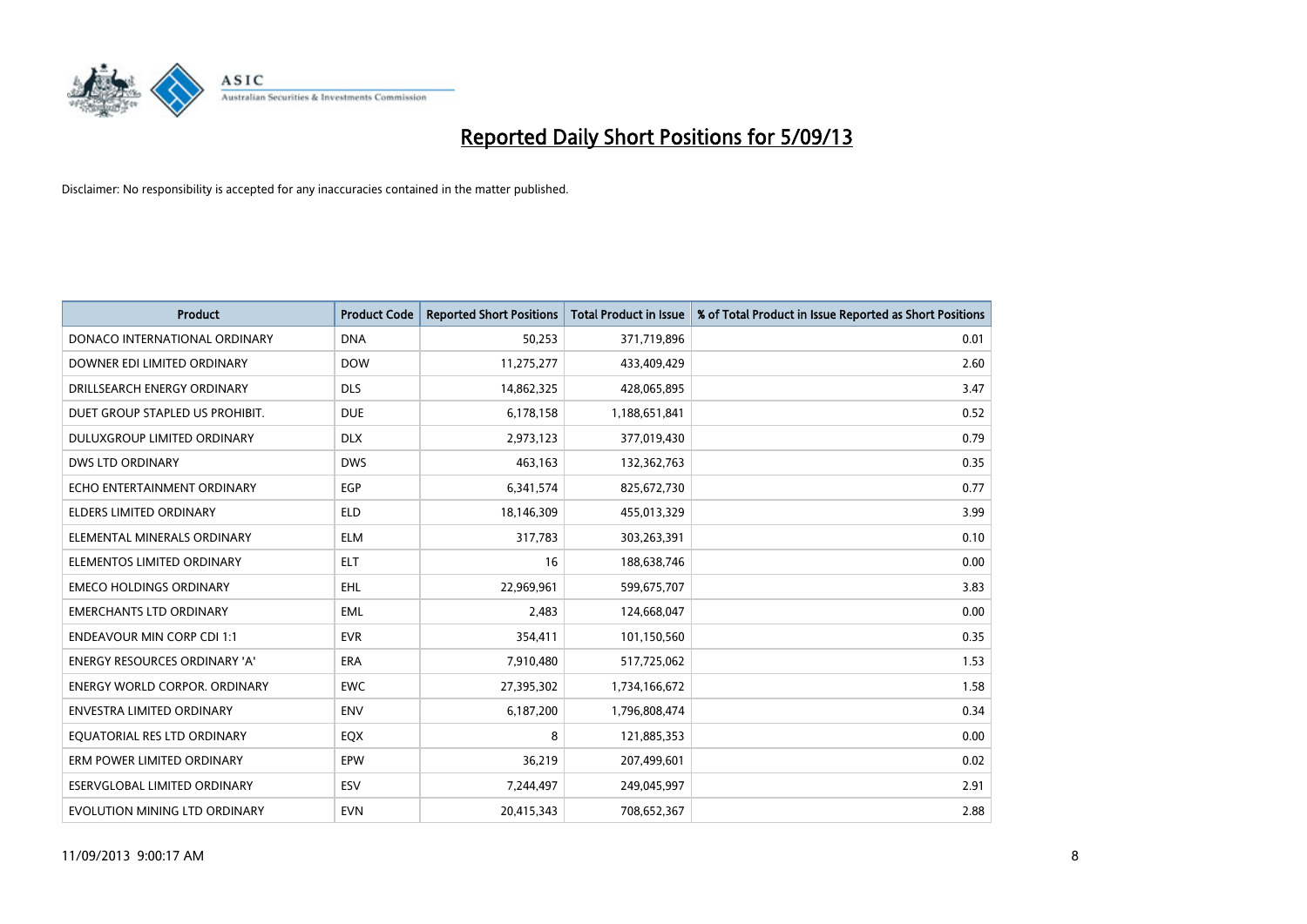

| <b>Product</b>                         | <b>Product Code</b> | <b>Reported Short Positions</b> | <b>Total Product in Issue</b> | % of Total Product in Issue Reported as Short Positions |
|----------------------------------------|---------------------|---------------------------------|-------------------------------|---------------------------------------------------------|
| FAIRFAX MEDIA LTD ORDINARY             | <b>FXJ</b>          | 340, 344, 573                   | 2,351,955,725                 | 14.47                                                   |
| <b>FANTASTIC HOLDINGS ORDINARY</b>     | <b>FAN</b>          | 21,834                          | 103,068,398                   | 0.02                                                    |
| <b>FAR LTD ORDINARY</b>                | <b>FAR</b>          | 23,505,884                      | 2,499,846,742                 | 0.94                                                    |
| FEDERATION CNTRES ORD/UNIT STAPLED SEC | <b>FDC</b>          | 3,641,323                       | 1,427,641,565                 | 0.26                                                    |
| FINBAR GROUP LIMITED ORDINARY          | <b>FRI</b>          | 4,185                           | 218,006,169                   | 0.00                                                    |
| FISHER & PAYKEL H. ORDINARY            | <b>FPH</b>          | 230,517                         | 546,632,307                   | 0.04                                                    |
| FKP PROPERTY GROUP STAPLED SECURITIES  | <b>FKP</b>          | 10,000,615                      | 321,578,705                   | 3.11                                                    |
| FLEETWOOD CORP ORDINARY                | <b>FWD</b>          | 1,720,897                       | 60,522,619                    | 2.84                                                    |
| FLETCHER BUILDING ORDINARY             | <b>FBU</b>          | 4,883,341                       | 686,096,427                   | 0.71                                                    |
| <b>FLEXIGROUP LIMITED ORDINARY</b>     | <b>FXL</b>          | 28,448                          | 303,385,394                   | 0.01                                                    |
| FLIGHT CENTRE ORDINARY                 | <b>FLT</b>          | 5,796,497                       | 100,483,468                   | 5.77                                                    |
| FLINDERS MINES LTD ORDINARY            | <b>FMS</b>          | 6,303,038                       | 1,824,843,676                 | 0.35                                                    |
| FOCUS MINERALS LTD ORDINARY            | <b>FML</b>          | 34,904,889                      | 9,137,375,877                 | 0.38                                                    |
| <b>FORGE GROUP LIMITED ORDINARY</b>    | FGE                 | 1,454,458                       | 86,169,014                    | 1.69                                                    |
| FORTESCUE METALS GRP ORDINARY          | <b>FMG</b>          | 163,094,048                     | 3,113,798,659                 | 5.24                                                    |
| <b>G.U.D. HOLDINGS ORDINARY</b>        | GUD                 | 5,840,038                       | 71,341,319                    | 8.19                                                    |
| <b>G8 EDUCATION LIMITED ORDINARY</b>   | <b>GEM</b>          | 2,057,076                       | 273,190,260                   | 0.75                                                    |
| <b>GALAXY RESOURCES ORDINARY</b>       | <b>GXY</b>          | 5,608,661                       | 800,141,013                   | 0.70                                                    |
| <b>GBST HOLDINGS ORDINARY</b>          | <b>GBT</b>          | 11,536                          | 66,561,725                    | 0.02                                                    |
| <b>GEODYNAMICS LIMITED ORDINARY</b>    | GDY                 | 850                             | 406,452,608                   | 0.00                                                    |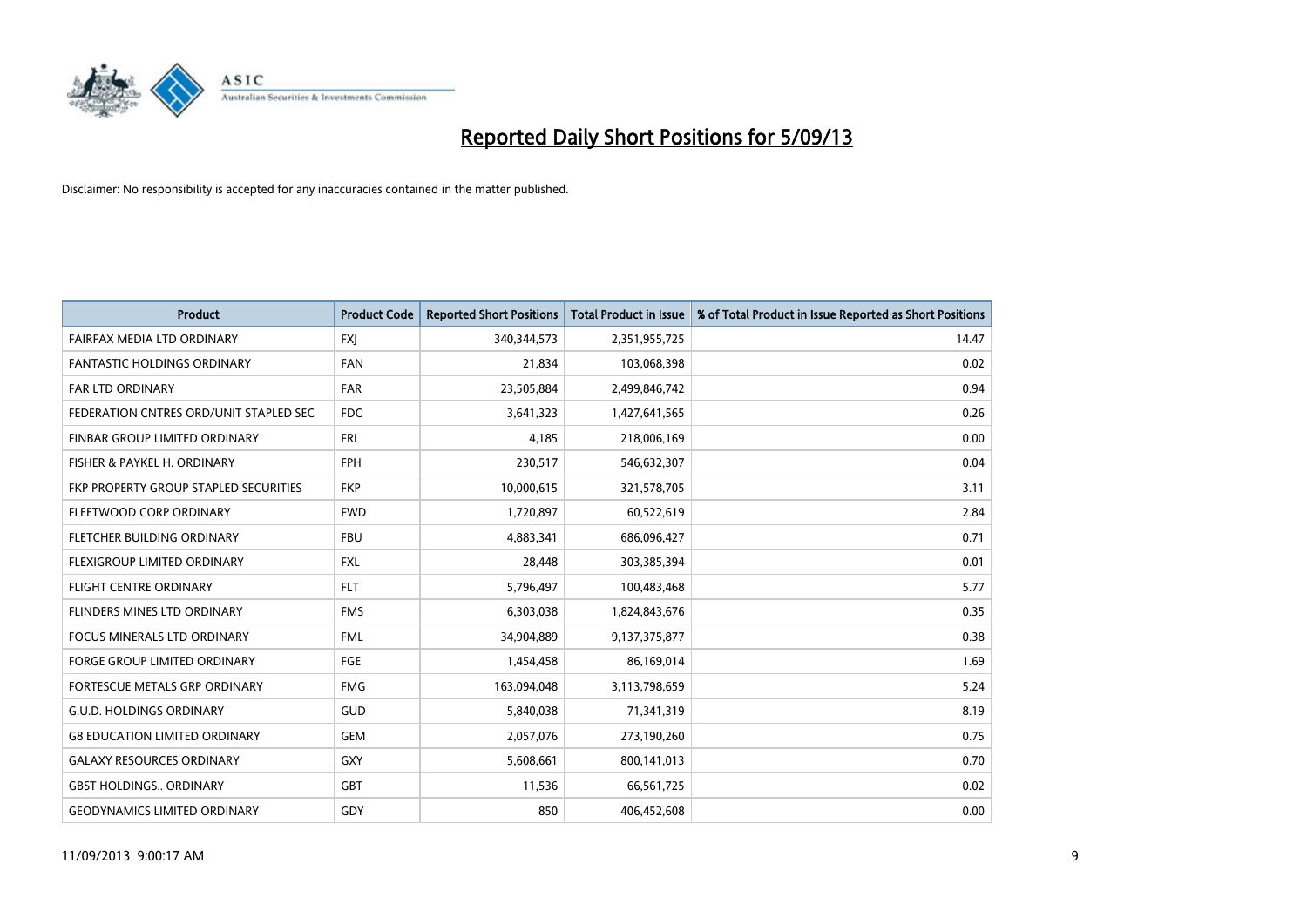

| <b>Product</b>                            | <b>Product Code</b> | <b>Reported Short Positions</b> | <b>Total Product in Issue</b> | % of Total Product in Issue Reported as Short Positions |
|-------------------------------------------|---------------------|---------------------------------|-------------------------------|---------------------------------------------------------|
| <b>GINDALBIE METALS LTD ORDINARY</b>      | <b>GBG</b>          | 50,561,044                      | 1,492,982,791                 | 3.39                                                    |
| <b>GOODMAN FIELDER, ORDINARY</b>          | <b>GFF</b>          | 39,347,985                      | 1,955,559,207                 | 2.01                                                    |
| <b>GOODMAN GROUP STAPLED</b>              | <b>GMG</b>          | 4,691,123                       | 1,718,698,949                 | 0.27                                                    |
| <b>GPT GROUP STAPLED SEC.</b>             | <b>GPT</b>          | 5,331,058                       | 1,728,458,473                 | 0.31                                                    |
| <b>GRAINCORP LIMITED A CLASS ORDINARY</b> | <b>GNC</b>          | 250,136                         | 228,855,628                   | 0.11                                                    |
| <b>GRANGE RESOURCES, ORDINARY</b>         | <b>GRR</b>          | 6,020,282                       | 1,156,492,195                 | 0.52                                                    |
| <b>GREENLAND MIN EN LTD ORDINARY</b>      | GGG                 | 4,190,420                       | 572,720,096                   | 0.73                                                    |
| <b>GRYPHON MINERALS LTD ORDINARY</b>      | GRY                 | 10,915,618                      | 400,691,164                   | 2.72                                                    |
| <b>GUILDFORD COAL LTD ORDINARY</b>        | <b>GUF</b>          | 458,540                         | 635,046,899                   | 0.07                                                    |
| <b>GWA GROUP LTD ORDINARY</b>             | <b>GWA</b>          | 14,463,610                      | 306,533,770                   | 4.72                                                    |
| HARVEY NORMAN ORDINARY                    | <b>HVN</b>          | 73,272,821                      | 1,062,316,784                 | 6.90                                                    |
| <b>HENDERSON GROUP CDI 1:1</b>            | <b>HGG</b>          | 1,713,980                       | 733,252,837                   | 0.23                                                    |
| HFA HOLDINGS LIMITED ORDINARY             | <b>HFA</b>          | 3,809                           | 118,738,157                   | 0.00                                                    |
| HIGHLANDS PACIFIC ORDINARY                | <b>HIG</b>          | 500,001                         | 789,344,774                   | 0.06                                                    |
| HILLGROVE RES LTD ORDINARY                | <b>HGO</b>          | 2,171,392                       | 1,023,760,221                 | 0.21                                                    |
| HILLS HOLDINGS LTD ORDINARY               | <b>HIL</b>          | 80,301                          | 246,500,444                   | 0.03                                                    |
| HORIZON OIL LIMITED ORDINARY              | <b>HZN</b>          | 72,326,498                      | 1,297,449,932                 | 5.57                                                    |
| HOT CHILI LTD ORDINARY                    | <b>HCH</b>          | 10,000                          | 310,588,886                   | 0.00                                                    |
| <b>ICON ENERGY LIMITED ORDINARY</b>       | <b>ICN</b>          | 19,230                          | 533,391,210                   | 0.00                                                    |
| <b>IINET LIMITED ORDINARY</b>             | <b>IIN</b>          | 1,419,468                       | 161,238,847                   | 0.88                                                    |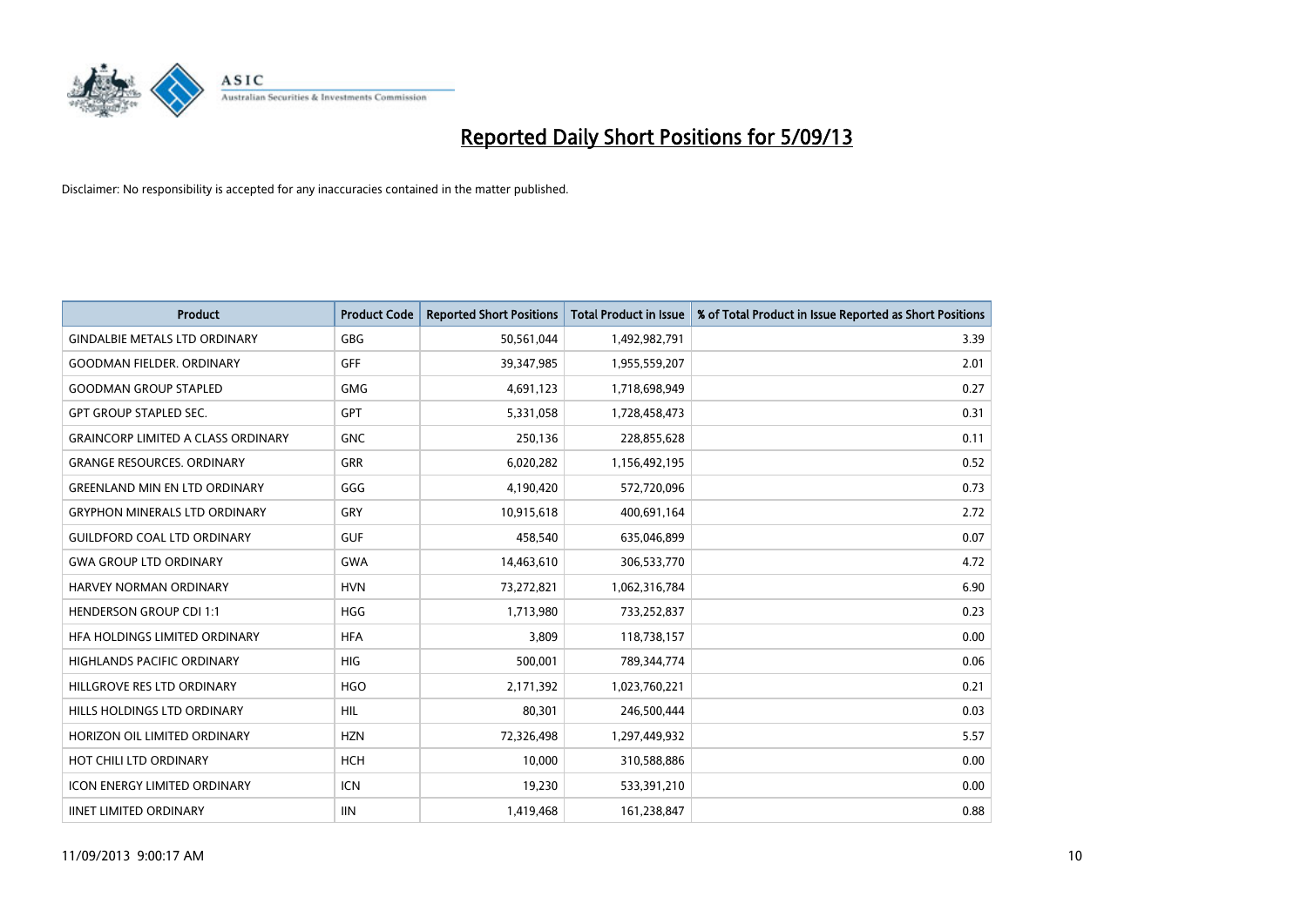

| <b>Product</b>                                  | <b>Product Code</b> | <b>Reported Short Positions</b> | <b>Total Product in Issue</b> | % of Total Product in Issue Reported as Short Positions |
|-------------------------------------------------|---------------------|---------------------------------|-------------------------------|---------------------------------------------------------|
| <b>ILUKA RESOURCES ORDINARY</b>                 | ILU                 | 38,184,003                      | 418,700,517                   | 9.12                                                    |
| <b>IMDEX LIMITED ORDINARY</b>                   | <b>IMD</b>          | 3,913,806                       | 210,473,188                   | 1.86                                                    |
| IMF (AUSTRALIA) LTD ORDINARY                    | <b>IMF</b>          | 2,491,105                       | 123,203,426                   | 2.02                                                    |
| <b>INCITEC PIVOT ORDINARY</b>                   | IPL                 | 16,197,727                      | 1,628,730,107                 | 0.99                                                    |
| <b>INDEPENDENCE GROUP ORDINARY</b>              | <b>IGO</b>          | 5,052,333                       | 233,321,861                   | 2.17                                                    |
| <b>INDOPHIL RESOURCES ORDINARY</b>              | <b>IRN</b>          | 742,922                         | 1,203,146,194                 | 0.06                                                    |
| <b>INFIGEN ENERGY STAPLED SECURITIES</b>        | <b>IFN</b>          | 3,786,966                       | 764,993,434                   | 0.50                                                    |
| <b>INOVA RESOURCES LTD ORDINARY</b>             | <b>IVA</b>          | 1,524,278                       | 728,618,577                   | 0.21                                                    |
| INSURANCE AUSTRALIA ORDINARY                    | IAG                 | 3,539,540                       | 2,079,034,021                 | 0.17                                                    |
| <b>INTREPID MINES ORDINARY</b>                  | <b>IAU</b>          | 19,745,808                      | 556,118,015                   | 3.55                                                    |
| <b>INVESTA OFFICE FUND STAPLED SECURITIES</b>   | <b>IOF</b>          | 968,555                         | 614,047,458                   | 0.16                                                    |
| <b>INVOCARE LIMITED ORDINARY</b>                | IVC                 | 4,567,459                       | 110,030,298                   | 4.15                                                    |
| <b>IOOF HOLDINGS LTD ORDINARY</b>               | <b>IFL</b>          | 2,514,619                       | 232,118,034                   | 1.08                                                    |
| <b>IPROPERTY GROUP LTD ORDINARY</b>             | <b>IPP</b>          | 150                             | 181,398,426                   | 0.00                                                    |
| <b>IRESS LIMITED ORDINARY</b>                   | <b>IRE</b>          | 985,897                         | 151,100,570                   | 0.65                                                    |
| <b>IRON ORE HOLDINGS ORDINARY</b>               | <b>IOH</b>          | 26,197                          | 161,174,005                   | 0.02                                                    |
| <b>ISELECT LTD ORDINARY</b>                     | <b>ISU</b>          | 1,340,960                       | 259,964,894                   | 0.52                                                    |
| ISHS EUROPE ETF CDI 1:1                         | IEU                 | 143,801                         | 50,800,000                    | 0.28                                                    |
| <b>JAMES HARDIE INDUST CHESS DEPOSITARY INT</b> | <b>IHX</b>          | 6,475,073                       | 442,417,796                   | 1.46                                                    |
| <b>IB HI-FI LIMITED ORDINARY</b>                | <b>IBH</b>          | 8,635,542                       | 99,892,963                    | 8.64                                                    |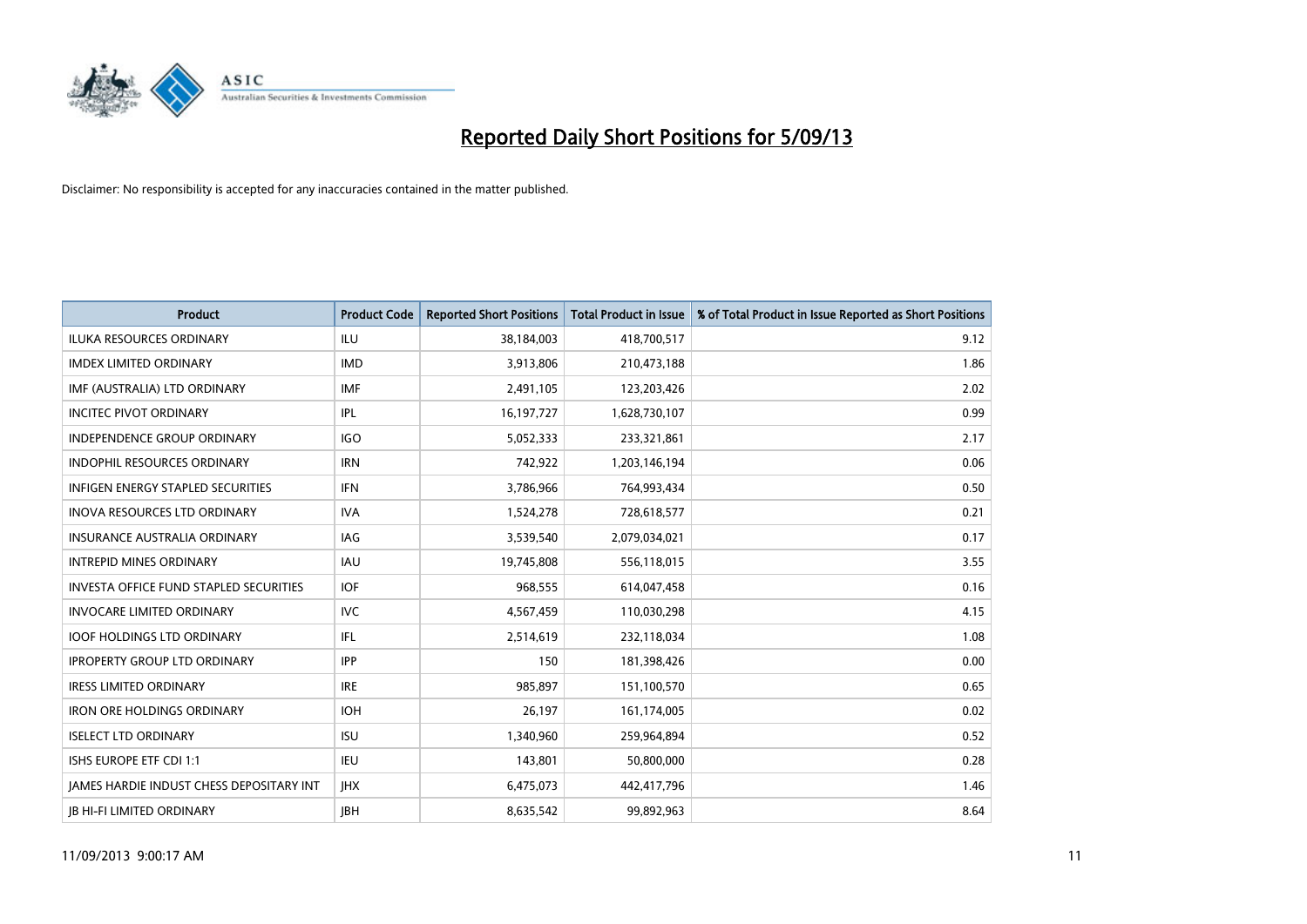

| <b>Product</b>                        | <b>Product Code</b> | <b>Reported Short Positions</b> | <b>Total Product in Issue</b> | % of Total Product in Issue Reported as Short Positions |
|---------------------------------------|---------------------|---------------------------------|-------------------------------|---------------------------------------------------------|
| <b>JUPITER MINES ORDINARY</b>         | <b>IMS</b>          | 4,654                           | 2,281,835,383                 | 0.00                                                    |
| KAGARA LTD ORDINARY                   | <b>KZL</b>          | 3,356,179                       | 798,953,117                   | 0.42                                                    |
| KAROON GAS AUSTRALIA ORDINARY         | <b>KAR</b>          | 871,623                         | 251,120,769                   | 0.35                                                    |
| KATHMANDU HOLD LTD ORDINARY           | <b>KMD</b>          | 2,708                           | 200,215,894                   | 0.00                                                    |
| <b>KBL MINING LIMITED ORDINARY</b>    | <b>KBL</b>          | 1,820                           | 393,535,629                   | 0.00                                                    |
| KINGSGATE CONSOLID. ORDINARY          | <b>KCN</b>          | 14,070,908                      | 152,284,777                   | 9.24                                                    |
| KINGSROSE MINING LTD ORDINARY         | <b>KRM</b>          | 372,523                         | 335,753,851                   | 0.11                                                    |
| LEIGHTON HOLDINGS ORDINARY            | LEI                 | 19,187,426                      | 337,235,188                   | 5.69                                                    |
| LEND LEASE GROUP UNIT/ORD STAPLED     | LLC                 | 2,229,545                       | 575,508,314                   | 0.39                                                    |
| LINC ENERGY LTD ORDINARY              | <b>LNC</b>          | 17,288,221                      | 518,687,562                   | 3.33                                                    |
| LION SELECTION GRP ORDINARY           | <b>LSX</b>          | 36                              | 106,911,413                   | 0.00                                                    |
| LYCOPODIUM LIMITED ORDINARY           | LYL                 | 90                              | 38,955,103                    | 0.00                                                    |
| LYNAS CORPORATION ORDINARY            | <b>LYC</b>          | 198,853,723                     | 1,960,801,292                 | 10.14                                                   |
| <b>M2 TELECOMMUNICATION ORDINARY</b>  | <b>MTU</b>          | 7,543,356                       | 178,498,822                   | 4.23                                                    |
| <b>MACA LIMITED ORDINARY</b>          | <b>MLD</b>          | 3,140                           | 172,500,000                   | 0.00                                                    |
| <b>MACMAHON HOLDINGS ORDINARY</b>     | <b>MAH</b>          | 2,312,777                       | 1,261,699,966                 | 0.18                                                    |
| MACO ATLAS ROADS GRP ORDINARY STAPLED | <b>MQA</b>          | 17,963,983                      | 478,531,436                   | 3.75                                                    |
| MACQUARIE GROUP LTD ORDINARY          | <b>MOG</b>          | 1,169,398                       | 339,888,036                   | 0.34                                                    |
| MACOUARIE TELECOM GP ORDINARY         | <b>MAQ</b>          | 2,264                           | 20,967,121                    | 0.01                                                    |
| MAGELLAN FIN GRP LTD ORDINARY         | <b>MFG</b>          | 440.270                         | 152,782,876                   | 0.29                                                    |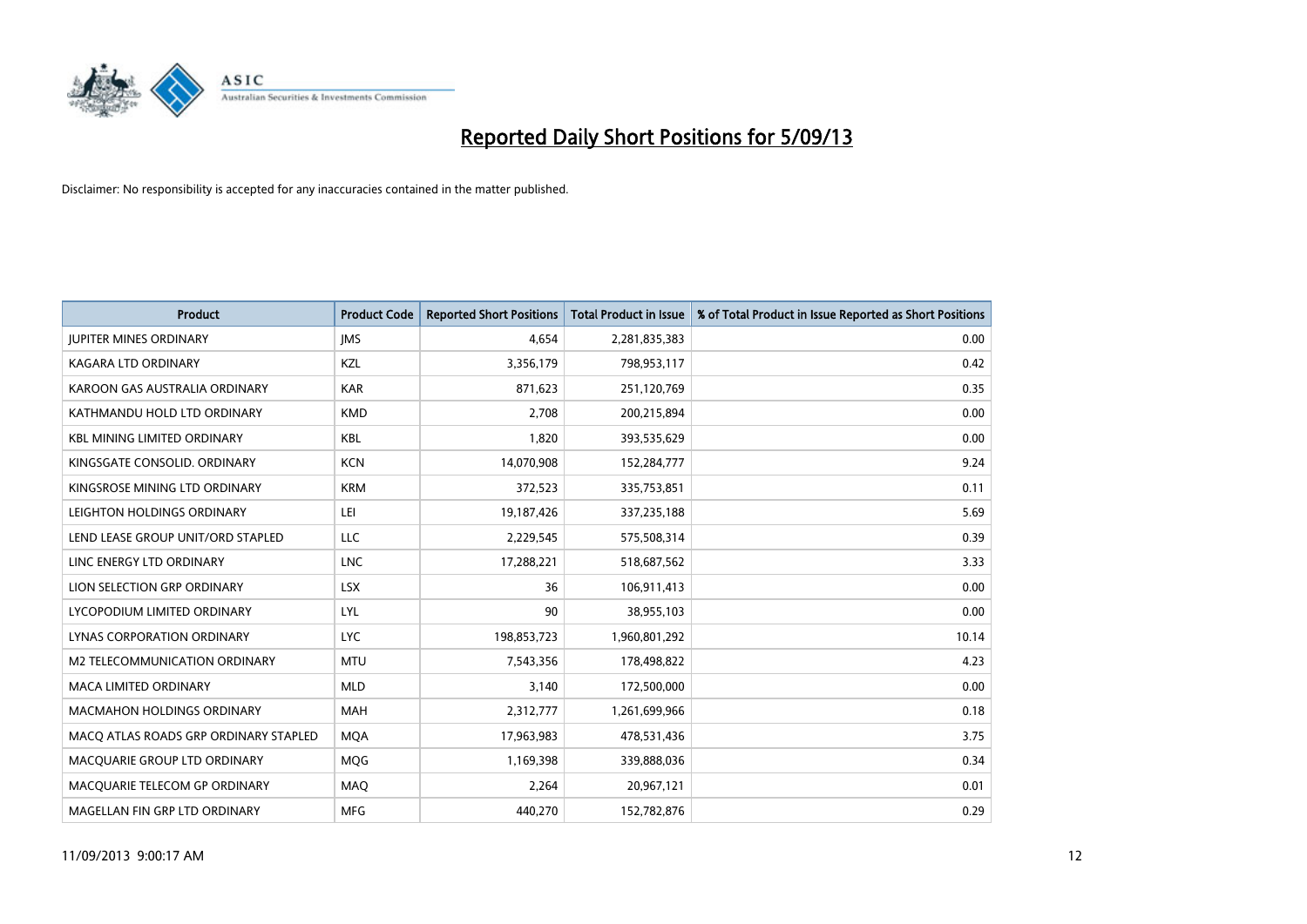

| <b>Product</b>                       | <b>Product Code</b> | <b>Reported Short Positions</b> | <b>Total Product in Issue</b> | % of Total Product in Issue Reported as Short Positions |
|--------------------------------------|---------------------|---------------------------------|-------------------------------|---------------------------------------------------------|
| <b>MATRIX C &amp; E LTD ORDINARY</b> | <b>MCE</b>          | 3,230,506                       | 94,555,428                    | 3.42                                                    |
| MAVERICK DRILLING ORDINARY           | <b>MAD</b>          | 10,252,531                      | 452,726,751                   | 2.26                                                    |
| <b>MAXITRANS INDUSTRIES ORDINARY</b> | <b>MXI</b>          | 34,561                          | 183,993,392                   | 0.02                                                    |
| MCMILLAN SHAKESPEARE ORDINARY        | <b>MMS</b>          | 2,405,612                       | 74,523,965                    | 3.23                                                    |
| <b>MCPHERSON'S LTD ORDINARY</b>      | <b>MCP</b>          | 10                              | 89,294,198                    | 0.00                                                    |
| MEDUSA MINING LTD ORDINARY           | <b>MML</b>          | 1,765,869                       | 188,903,911                   | 0.93                                                    |
| MEO AUSTRALIA LTD ORDINARY           | <b>MEO</b>          | 10,845                          | 627,264,587                   | 0.00                                                    |
| <b>MERMAID MARINE ORDINARY</b>       | <b>MRM</b>          | 345,472                         | 230,916,498                   | 0.15                                                    |
| MESOBLAST LIMITED ORDINARY           | <b>MSB</b>          | 18,690,944                      | 315,423,901                   | 5.93                                                    |
| METALS X LIMITED ORDINARY            | <b>MLX</b>          | 97,133                          | 1,652,636,110                 | 0.01                                                    |
| METCASH LIMITED ORDINARY             | <b>MTS</b>          | 80,352,482                      | 880,704,786                   | 9.12                                                    |
| METMINCO LIMITED ORDINARY            | <b>MNC</b>          | 1,742,909                       | 1,749,543,023                 | 0.10                                                    |
| MICLYN EXP OFFSHR ORDINARY           | <b>MIO</b>          | 253,547                         | 281,538,972                   | 0.09                                                    |
| MIGHTY RIVER POWER ORDINARY          | <b>MYT</b>          | 2,574                           | 1,400,000,094                 | 0.00                                                    |
| MINCOR RESOURCES NL ORDINARY         | <b>MCR</b>          | 2,427,077                       | 188,208,274                   | 1.29                                                    |
| MINERAL DEPOSITS ORDINARY            | <b>MDL</b>          | 3,685,900                       | 83,538,786                    | 4.41                                                    |
| MINERAL RESOURCES. ORDINARY          | <b>MIN</b>          | 5,055,587                       | 185,987,992                   | 2.72                                                    |
| MIRABELA NICKEL LTD ORDINARY         | <b>MBN</b>          | 33,978,255                      | 876,801,147                   | 3.88                                                    |
| MIRVAC GROUP STAPLED SECURITIES      | <b>MGR</b>          | 4,090,115                       | 3,664,938,678                 | 0.11                                                    |
| MOLOPO ENERGY LTD ORDINARY           | <b>MPO</b>          | 790,217                         | 246,724,091                   | 0.32                                                    |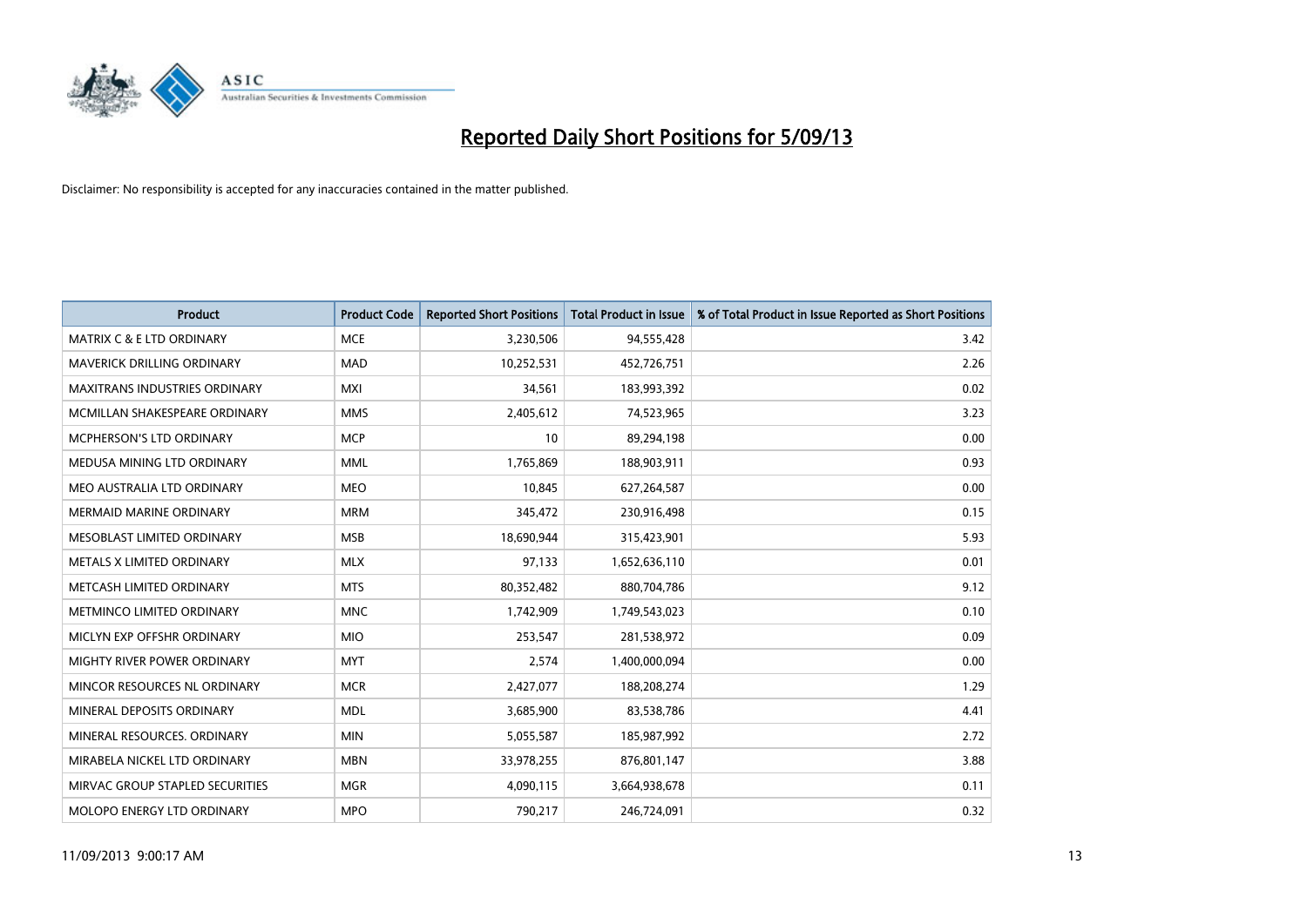

| <b>Product</b>                     | <b>Product Code</b> | <b>Reported Short Positions</b> | <b>Total Product in Issue</b> | % of Total Product in Issue Reported as Short Positions |
|------------------------------------|---------------------|---------------------------------|-------------------------------|---------------------------------------------------------|
| <b>MONADELPHOUS GROUP ORDINARY</b> | <b>MND</b>          | 12,095,426                      | 90,940,258                    | 13.30                                                   |
| MORTGAGE CHOICE LTD ORDINARY       | <b>MOC</b>          | 840,513                         | 123,431,282                   | 0.68                                                    |
| <b>MOUNT GIBSON IRON ORDINARY</b>  | <b>MGX</b>          | 14,981,150                      | 1,090,584,232                 | 1.37                                                    |
| MULTIPLEX SITES SITES              | <b>MXUPA</b>        | 1,231                           | 4,500,000                     | 0.03                                                    |
| MURCHISON METALS LTD ORDINARY      | <b>MMX</b>          | 3,050,022                       | 450,497,346                   | 0.68                                                    |
| <b>MYER HOLDINGS LTD ORDINARY</b>  | <b>MYR</b>          | 82,486,222                      | 583,794,551                   | 14.13                                                   |
| NATIONAL AUST. BANK ORDINARY       | <b>NAB</b>          | 5,323,481                       | 2,348,892,519                 | 0.23                                                    |
| NAVITAS LIMITED ORDINARY           | <b>NVT</b>          | 2,932,743                       | 375,367,918                   | 0.78                                                    |
| NEON ENERGY LIMITED ORDINARY       | <b>NEN</b>          | 374,490                         | 553,037,848                   | 0.07                                                    |
| NEW HOPE CORPORATION ORDINARY      | NHC                 | 1,362,368                       | 830,715,225                   | 0.16                                                    |
| NEW STANDARD ENERGY ORDINARY       | <b>NSE</b>          | 322,032                         | 305,331,847                   | 0.11                                                    |
| NEWCREST MINING ORDINARY           | <b>NCM</b>          | 4,069,398                       | 766,510,971                   | 0.53                                                    |
| NEWS CORP A NON-VOTING CDI         | <b>NWSLV</b>        | 2,850,927                       | 379,423,551                   | 0.75                                                    |
| NEWS CORP B VOTING CDI             | <b>NWS</b>          | 95,990                          | 199,630,239                   | 0.05                                                    |
| NEWSAT LIMITED ORDINARY            | <b>NWT</b>          | 920                             | 547,078,507                   | 0.00                                                    |
| NEXTDC LIMITED ORDINARY            | <b>NXT</b>          | 5,029,480                       | 192,904,486                   | 2.61                                                    |
| NEXUS ENERGY LIMITED ORDINARY      | <b>NXS</b>          | 2,154,367                       | 1,330,219,459                 | 0.16                                                    |
| NIB HOLDINGS LIMITED ORDINARY      | <b>NHF</b>          | 1,469,713                       | 439,004,182                   | 0.33                                                    |
| NIDO PETROLEUM ORDINARY            | <b>NDO</b>          | 20                              | 2,046,650,968                 | 0.00                                                    |
| NOBLE MINERAL RES ORDINARY         | <b>NMG</b>          | 2,365,726                       | 666,397,952                   | 0.36                                                    |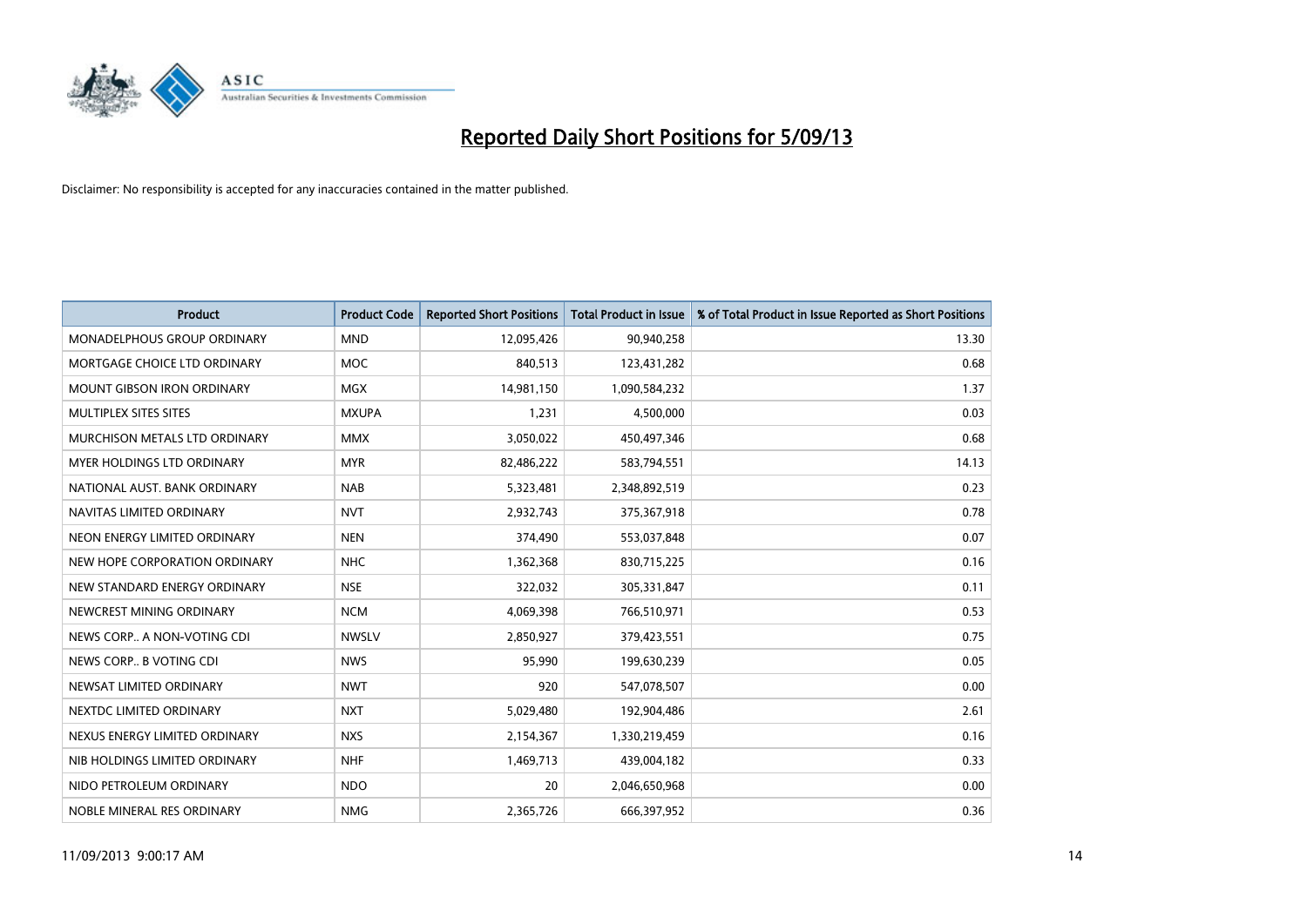

| <b>Product</b>                        | <b>Product Code</b> | <b>Reported Short Positions</b> | <b>Total Product in Issue</b> | % of Total Product in Issue Reported as Short Positions |
|---------------------------------------|---------------------|---------------------------------|-------------------------------|---------------------------------------------------------|
| NORTHERN IRON LTD ORDINARY            | <b>NFE</b>          | 2,321,763                       | 484,405,314                   | 0.48                                                    |
| NORTHERN STAR ORDINARY                | <b>NST</b>          | 4,984,925                       | 424,279,762                   | 1.17                                                    |
| NOVOGEN LIMITED ORDINARY              | <b>NRT</b>          | 126,791                         | 143,184,464                   | 0.09                                                    |
| NRW HOLDINGS LIMITED ORDINARY         | <b>NWH</b>          | 15,745,062                      | 278,888,011                   | 5.65                                                    |
| NUCOAL RESOURCES LTD ORDINARY         | <b>NCR</b>          | 90,001                          | 768,612,354                   | 0.01                                                    |
| NUFARM LIMITED ORDINARY               | <b>NUF</b>          | 17,378,931                      | 262,954,040                   | 6.61                                                    |
| OAKTON LIMITED ORDINARY               | <b>OKN</b>          | 666                             | 89,912,735                    | 0.00                                                    |
| OCEANAGOLD CORP. CHESS DEPOSITARY INT | <b>OGC</b>          | 611,716                         | 293,574,586                   | 0.21                                                    |
| OIL SEARCH LTD ORDINARY               | <b>OSH</b>          | 5,396,924                       | 1,340,018,530                 | 0.40                                                    |
| OM HOLDINGS LIMITED ORDINARY          | <b>OMH</b>          | 3,081,847                       | 733,423,337                   | 0.42                                                    |
| ORICA LIMITED ORDINARY                | ORI                 | 10,804,512                      | 368,203,632                   | 2.93                                                    |
| ORIGIN ENERGY ORDINARY                | <b>ORG</b>          | 11,075,622                      | 1,098,072,141                 | 1.01                                                    |
| OROCOBRE LIMITED ORDINARY             | <b>ORE</b>          | 209,654                         | 117,745,140                   | 0.18                                                    |
| OROTONGROUP LIMITED ORDINARY          | <b>ORL</b>          | 438,684                         | 40,880,902                    | 1.07                                                    |
| OZ MINERALS ORDINARY                  | OZL                 | 9,769,051                       | 303,470,022                   | 3.22                                                    |
| <b>PACIFIC BRANDS ORDINARY</b>        | <b>PBG</b>          | 8,809,455                       | 912,915,695                   | 0.96                                                    |
| PALADIN ENERGY LTD ORDINARY           | <b>PDN</b>          | 60,252,857                      | 963,332,074                   | 6.25                                                    |
| PANAUST LIMITED ORDINARY              | <b>PNA</b>          | 3,245,752                       | 619,084,930                   | 0.52                                                    |
| PANORAMIC RESOURCES ORDINARY          | PAN                 | 731,763                         | 260,676,416                   | 0.28                                                    |
| PAPERLINX LIMITED ORDINARY            | <b>PPX</b>          | 3,326                           | 609,280,761                   | 0.00                                                    |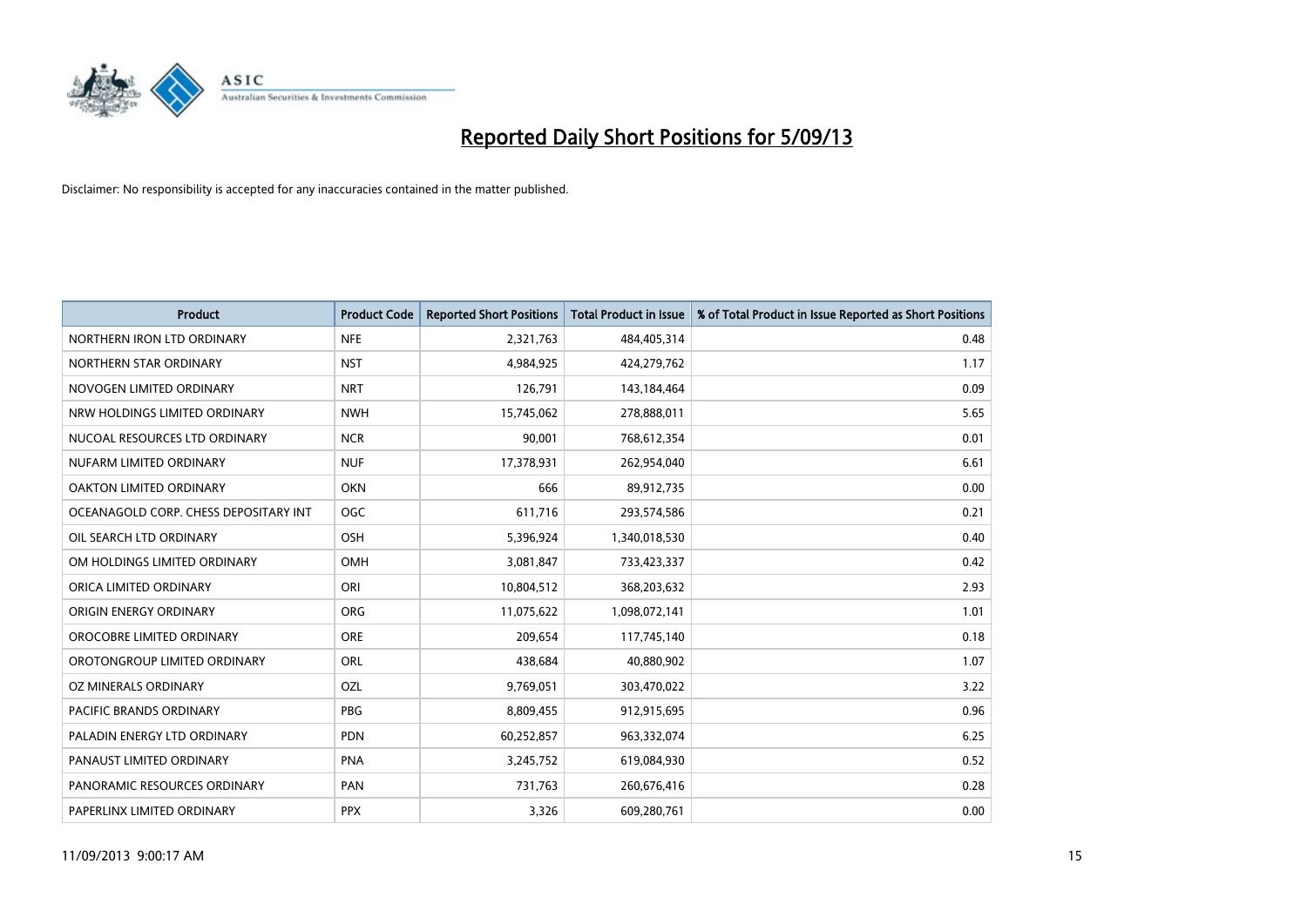

| <b>Product</b>               | <b>Product Code</b> | <b>Reported Short Positions</b> | <b>Total Product in Issue</b> | % of Total Product in Issue Reported as Short Positions |
|------------------------------|---------------------|---------------------------------|-------------------------------|---------------------------------------------------------|
| PAPILLON RES LTD ORDINARY    | <b>PIR</b>          | 5,967,669                       | 337,544,210                   | 1.77                                                    |
| PATTIES FOODS LTD ORDINARY   | PFL                 | 33,660                          | 139,065,639                   | 0.02                                                    |
| PEET LIMITED ORDINARY        | <b>PPC</b>          | 2,843,305                       | 431,986,887                   | 0.66                                                    |
| PERILYA LIMITED ORDINARY     | PEM                 | 682,333                         | 769,316,426                   | 0.09                                                    |
| PERPETUAL LIMITED ORDINARY   | PPT                 | 2,254,448                       | 41,980,678                    | 5.37                                                    |
| PERSEUS MINING LTD ORDINARY  | PRU                 | 6,775,098                       | 457,962,088                   | 1.48                                                    |
| PHARMAXIS LTD ORDINARY       | <b>PXS</b>          | 7,148,952                       | 308,548,389                   | 2.32                                                    |
| PLATINUM ASSET ORDINARY      | <b>PTM</b>          | 5,143,203                       | 578,215,695                   | 0.89                                                    |
| PLATINUM AUSTRALIA ORDINARY  | <b>PLA</b>          | 813,984                         | 504,968,043                   | 0.16                                                    |
| PMI GOLD CORP CDI 1:1        | <b>PVM</b>          | 251,840                         | 154,329,165                   | 0.16                                                    |
| PMP LIMITED ORDINARY         | PMP                 | 144,149                         | 323,781,124                   | 0.04                                                    |
| PRANA BIOTECHNOLOGY ORDINARY | PBT                 | 302,930                         | 401,269,561                   | 0.08                                                    |
| PREMIER INVESTMENTS ORDINARY | <b>PMV</b>          | 1,413,601                       | 155,260,478                   | 0.91                                                    |
| PRIMA BIOMED LTD ORDINARY    | <b>PRR</b>          | 527,663                         | 1,228,709,341                 | 0.04                                                    |
| PRIMARY HEALTH CARE ORDINARY | <b>PRY</b>          | 23,298,406                      | 503,921,941                   | 4.62                                                    |
| PRIME MEDIA GRP LTD ORDINARY | <b>PRT</b>          | 53,294                          | 366,330,303                   | 0.01                                                    |
| PRIMEAG AUSTRALIA ORDINARY   | PAG                 | 250,000                         | 266,394,444                   | 0.09                                                    |
| PROGRAMMED ORDINARY          | <b>PRG</b>          | 165,303                         | 118,229,190                   | 0.14                                                    |
| OANTAS AIRWAYS ORDINARY      | QAN                 | 40,298,766                      | 2,241,745,788                 | 1.80                                                    |
| OBE INSURANCE GROUP ORDINARY | <b>OBE</b>          | 13,308,438                      | 1,220,868,532                 | 1.09                                                    |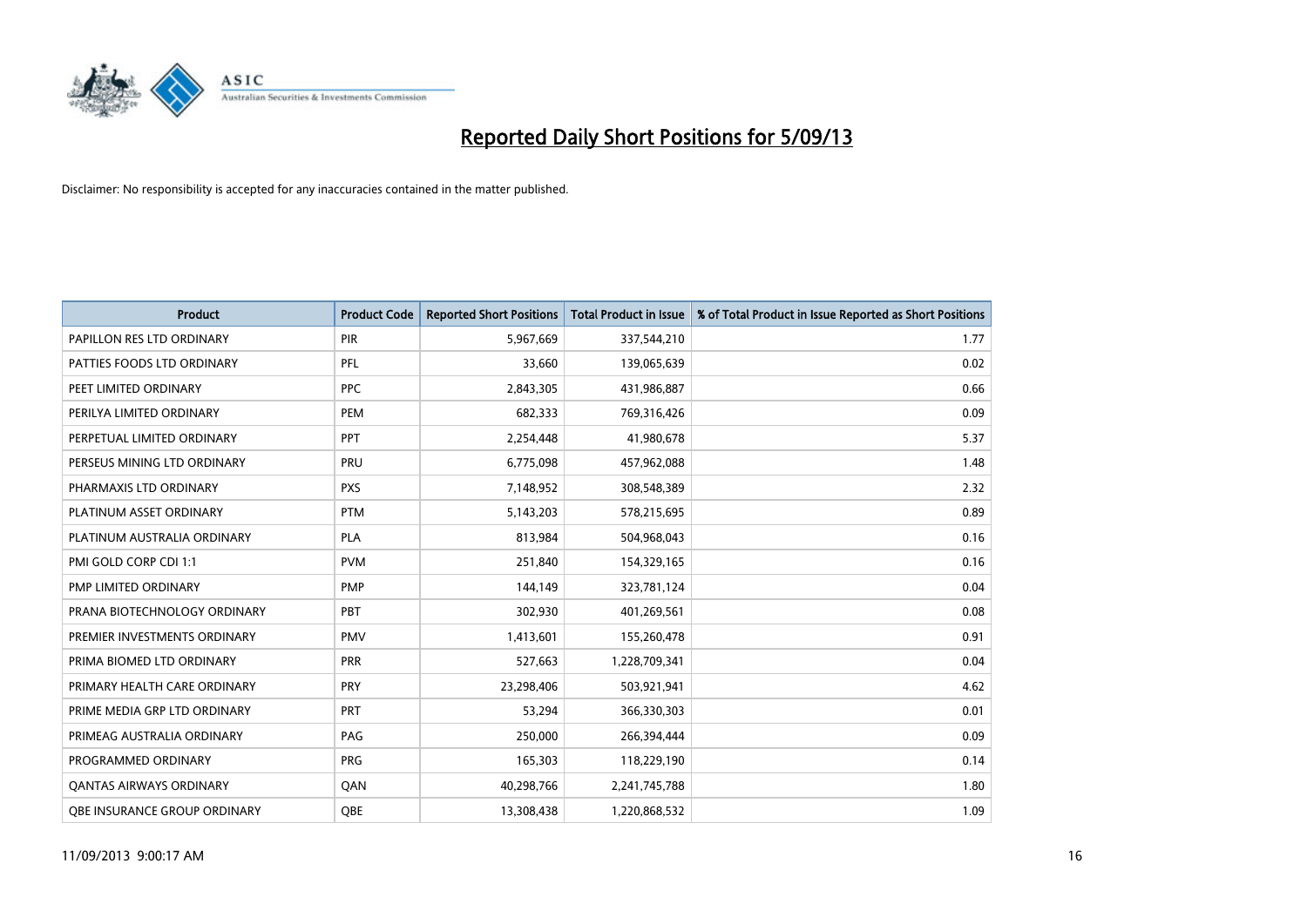

| <b>Product</b>                    | <b>Product Code</b> | <b>Reported Short Positions</b> | <b>Total Product in Issue</b> | % of Total Product in Issue Reported as Short Positions |
|-----------------------------------|---------------------|---------------------------------|-------------------------------|---------------------------------------------------------|
| ORXPHARMA LTD ORDINARY            | <b>QRX</b>          | 211,492                         | 144,785,606                   | 0.15                                                    |
| <b>QUBE HOLDINGS LTD ORDINARY</b> | QUB                 | 15,941,638                      | 928,965,547                   | 1.72                                                    |
| RAMELIUS RESOURCES ORDINARY       | <b>RMS</b>          | 3,801,214                       | 337,974,409                   | 1.12                                                    |
| RAMSAY HEALTH CARE ORDINARY       | <b>RHC</b>          | 2,560,371                       | 202,081,252                   | 1.27                                                    |
| RANGE RESOURCES LTD ORDINARY      | <b>RRS</b>          | 324,458                         | 3,014,803,085                 | 0.01                                                    |
| <b>RCR TOMLINSON ORDINARY</b>     | <b>RCR</b>          | 2,127,980                       | 134,031,265                   | 1.59                                                    |
| <b>REA GROUP ORDINARY</b>         | <b>REA</b>          | 971,344                         | 131,714,699                   | 0.74                                                    |
| RECKON LIMITED ORDINARY           | <b>RKN</b>          | 3,003                           | 129,488,015                   | 0.00                                                    |
| <b>RED 5 LIMITED ORDINARY</b>     | <b>RED</b>          | 1,109,131                       | 135,488,008                   | 0.82                                                    |
| <b>RED FORK ENERGY ORDINARY</b>   | <b>RFE</b>          | 3,928,263                       | 499,551,719                   | 0.79                                                    |
| REDBANK ENERGY LTD ORDINARY       | AEI                 | 13                              | 786,287                       | 0.00                                                    |
| REECE AUSTRALIA LTD. ORDINARY     | <b>REH</b>          | 443                             | 99,600,000                    | 0.00                                                    |
| REED RESOURCES LTD ORDINARY       | <b>RDR</b>          | 50,000                          | 521,897,064                   | 0.01                                                    |
| REGIS RESOURCES ORDINARY          | <b>RRL</b>          | 6,654,990                       | 477,922,568                   | 1.39                                                    |
| RESMED INC CDI 10:1               | <b>RMD</b>          | 10,510,718                      | 1,556,242,300                 | 0.68                                                    |
| RESOLUTE MINING ORDINARY          | <b>RSG</b>          | 2,507,729                       | 640,994,224                   | 0.39                                                    |
| RESOURCE EQUIP LTD ORDINARY       | <b>ROL</b>          | 5,000                           | 249,065,471                   | 0.00                                                    |
| RESOURCE GENERATION ORDINARY      | <b>RES</b>          | 258,821                         | 332,234,604                   | 0.08                                                    |
| RETAIL FOOD GROUP ORDINARY        | <b>RFG</b>          | 2,829,645                       | 130,301,190                   | 2.17                                                    |
| REX MINERALS LIMITED ORDINARY     | <b>RXM</b>          | 2,271,357                       | 188,907,284                   | 1.20                                                    |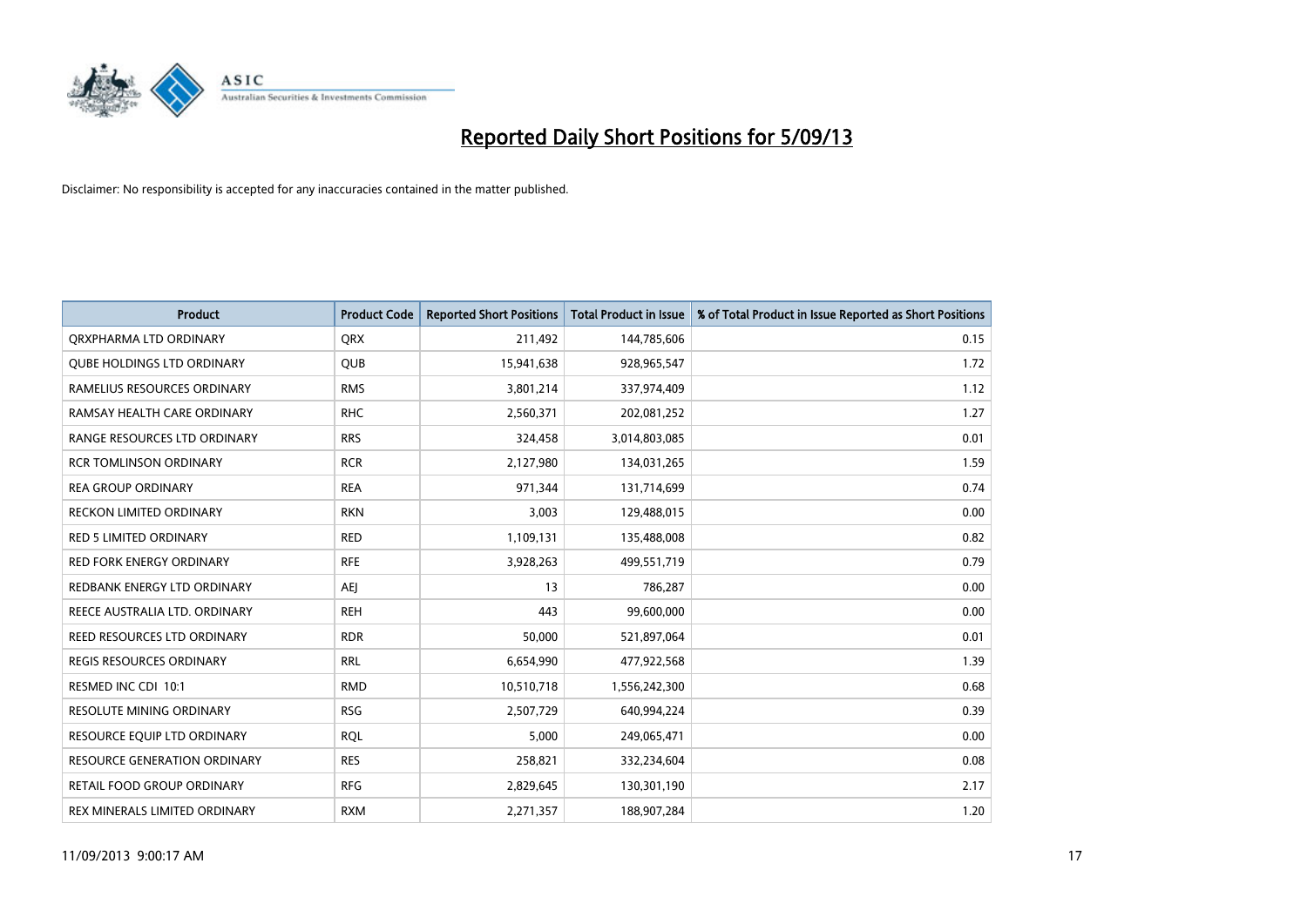

| <b>Product</b>                               | <b>Product Code</b> | <b>Reported Short Positions</b> | <b>Total Product in Issue</b> | % of Total Product in Issue Reported as Short Positions |
|----------------------------------------------|---------------------|---------------------------------|-------------------------------|---------------------------------------------------------|
| <b>RHG LIMITED ORDINARY</b>                  | <b>RHG</b>          | 1,085                           | 308,483,177                   | 0.00                                                    |
| RIALTO ENERGY ORDINARY                       | <b>RIA</b>          | 41                              | 1,155,765,100                 | 0.00                                                    |
| <b>RIDLEY CORPORATION ORDINARY</b>           | <b>RIC</b>          | 544,124                         | 307,817,071                   | 0.18                                                    |
| RIO TINTO LIMITED ORDINARY                   | <b>RIO</b>          | 4,878,366                       | 435,758,720                   | 1.12                                                    |
| ROBUST RESOURCES ORDINARY                    | <b>ROL</b>          | 10,000                          | 102,829,826                   | 0.01                                                    |
| ROC OIL COMPANY ORDINARY                     | <b>ROC</b>          | 1,359,176                       | 683,235,552                   | 0.20                                                    |
| SAI GLOBAL LIMITED ORDINARY                  | SAI                 | 7,677,478                       | 209,691,078                   | 3.66                                                    |
| SAMSON OIL & GAS LTD ORDINARY                | SSN                 | 2,082,000                       | 2,547,617,329                 | 0.08                                                    |
| SANDFIRE RESOURCES ORDINARY                  | <b>SFR</b>          | 4,081,142                       | 155,640,968                   | 2.62                                                    |
| <b>SANTOS LTD ORDINARY</b>                   | <b>STO</b>          | 6,292,320                       | 965,663,909                   | 0.65                                                    |
| SARACEN MINERAL ORDINARY                     | <b>SAR</b>          | 14,144,126                      | 595,263,186                   | 2.38                                                    |
| <b>SCA PROPERTY GROUP STAPLED SECURITIES</b> | <b>SCP</b>          | 33,786,877                      | 642,417,140                   | 5.26                                                    |
| SEDGMAN LIMITED ORDINARY                     | <b>SDM</b>          | 514,638                         | 220,368,310                   | 0.23                                                    |
| SEEK LIMITED ORDINARY                        | <b>SEK</b>          | 15,870,661                      | 338,841,361                   | 4.68                                                    |
| SELECT HARVESTS ORDINARY                     | SHV                 | 4,315                           | 57,462,851                    | 0.01                                                    |
| SENEX ENERGY LIMITED ORDINARY                | <b>SXY</b>          | 5,655,662                       | 1,141,310,350                 | 0.50                                                    |
| SERVICE STREAM ORDINARY                      | SSM                 | 100                             | 283,418,867                   | 0.00                                                    |
| SEVEN GROUP HOLDINGS ORDINARY                | <b>SVW</b>          | 5,097,423                       | 308,160,281                   | 1.65                                                    |
| SEVEN WEST MEDIA LTD ORDINARY                | <b>SWM</b>          | 3,056,466                       | 999,160,872                   | 0.31                                                    |
| SIGMA PHARMACEUTICAL ORDINARY                | <b>SIP</b>          | 2,873,280                       | 1,126,618,419                 | 0.26                                                    |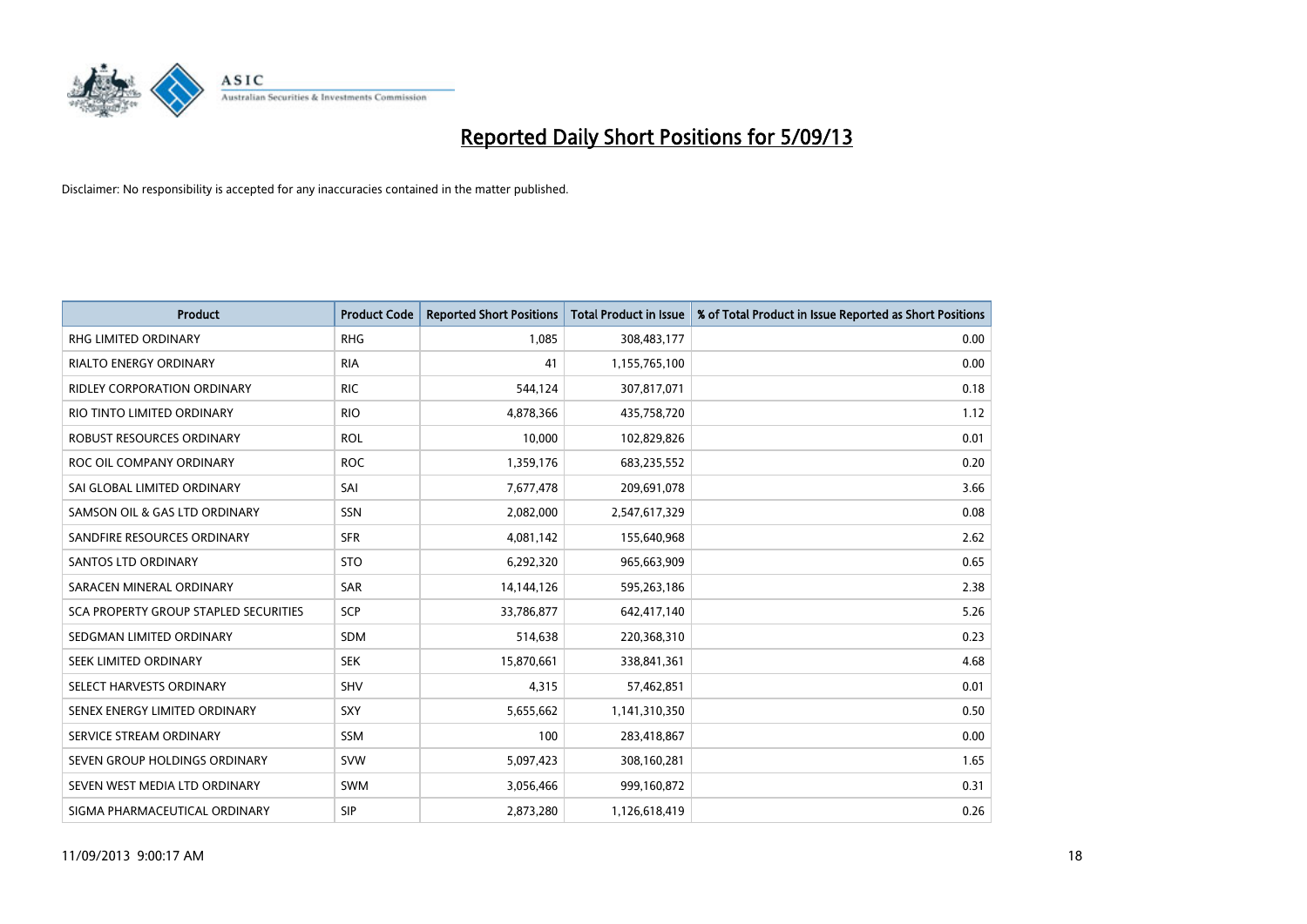

| <b>Product</b>                           | <b>Product Code</b> | <b>Reported Short Positions</b> | <b>Total Product in Issue</b> | % of Total Product in Issue Reported as Short Positions |
|------------------------------------------|---------------------|---------------------------------|-------------------------------|---------------------------------------------------------|
| SIHAYO GOLD LIMITED ORDINARY             | SIH                 |                                 | 844,832,293                   | 0.00                                                    |
| SILEX SYSTEMS ORDINARY                   | <b>SLX</b>          | 2,174,305                       | 170,249,150                   | 1.28                                                    |
| SILVER CHEF LIMITED ORDINARY             | SIV                 | 4,543                           | 28,762,745                    | 0.02                                                    |
| SILVER LAKE RESOURCE ORDINARY            | <b>SLR</b>          | 4,478,669                       | 434,988,914                   | 1.03                                                    |
| SIMS METAL MGMT LTD ORDINARY             | SGM                 | 9,792,987                       | 204,327,547                   | 4.79                                                    |
| SINGAPORE TELECOMM. CHESS DEPOSITARY INT | SGT                 | 3,286,293                       | 187,523,486                   | 1.75                                                    |
| SIRIUS RESOURCES NL ORDINARY             | <b>SIR</b>          | 3,989,407                       | 227,020,167                   | 1.76                                                    |
| SIRTEX MEDICAL ORDINARY                  | <b>SRX</b>          | 321,546                         | 56,079,887                    | 0.57                                                    |
| SKILLED GROUP LTD ORDINARY               | <b>SKE</b>          | 4,599,339                       | 233,533,526                   | 1.97                                                    |
| <b>SKY NETWORK ORDINARY</b>              | <b>SKT</b>          | 29,804                          | 389,139,785                   | 0.01                                                    |
| SKYCITY ENT GRP LTD ORDINARY             | <b>SKC</b>          | 193,859                         | 576,958,340                   | 0.03                                                    |
| SMS MANAGEMENT, ORDINARY                 | <b>SMX</b>          | 1,340,700                       | 69,919,865                    | 1.92                                                    |
| SONIC HEALTHCARE ORDINARY                | <b>SHL</b>          | 5,389,143                       | 400,100,056                   | 1.35                                                    |
| SOUL PATTINSON (W.H) ORDINARY            | SOL                 | 75,117                          | 239,395,320                   | 0.03                                                    |
| SOUTH BOULDER MINES ORDINARY             | <b>STB</b>          |                                 | 127,952,826                   | 0.00                                                    |
| SP AUSNET STAPLED SECURITIES             | <b>SPN</b>          | 36,582,917                      | 3,376,325,523                 | 1.08                                                    |
| SPARK INFRASTRUCTURE STAPLED NOTE & UNIT | SKI                 | 54,697,434                      | 1,326,734,264                 | 4.12                                                    |
| SPDR 200 FUND ETF UNITS                  | <b>STW</b>          | 121,770                         | 44,078,688                    | 0.28                                                    |
| SPECIALTY FASHION ORDINARY               | <b>SFH</b>          | 110,001                         | 192,236,121                   | 0.06                                                    |
| ST BARBARA LIMITED ORDINARY              | SBM                 | 9,292,246                       | 488,074,077                   | 1.90                                                    |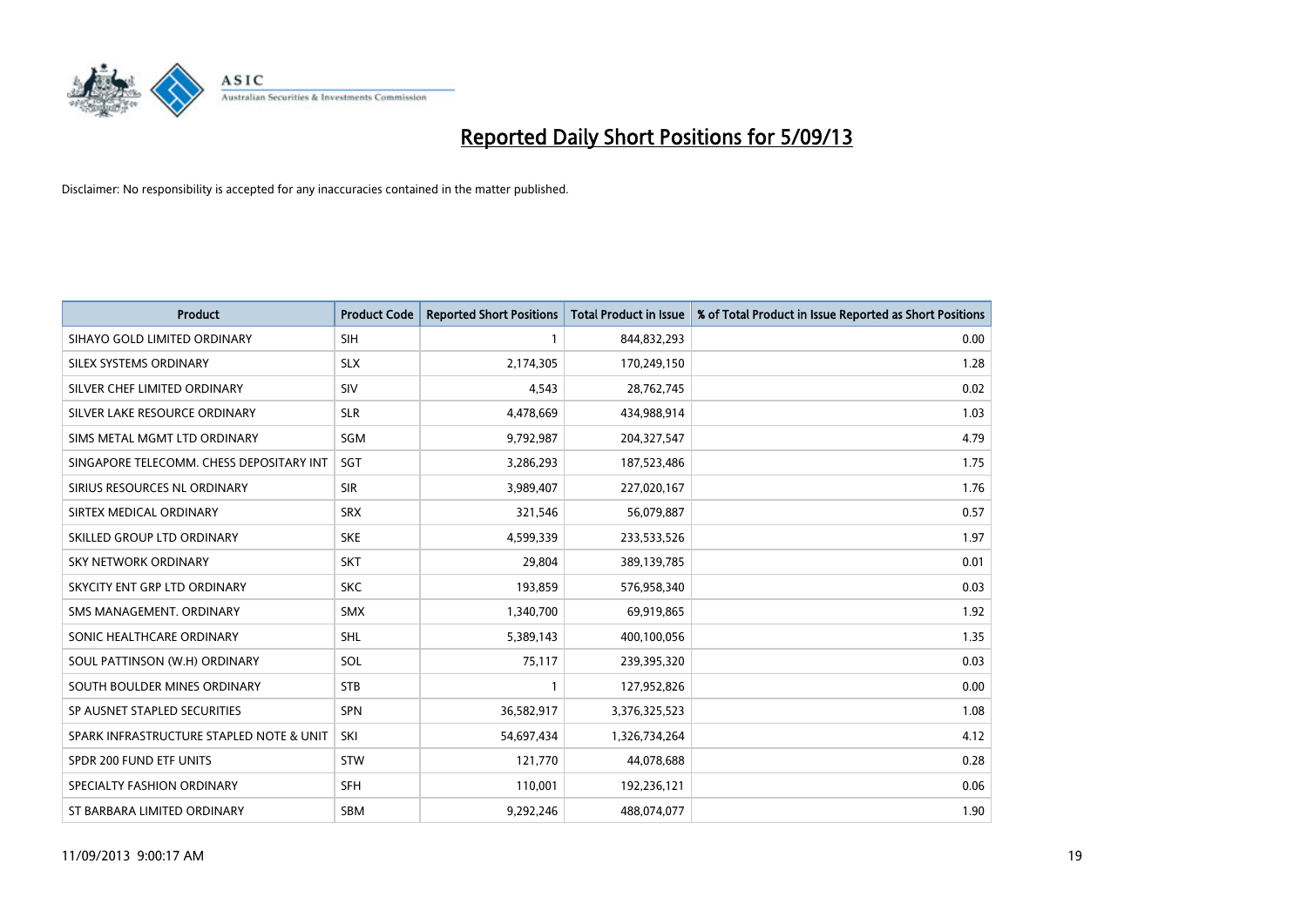

| <b>Product</b>                      | <b>Product Code</b> | <b>Reported Short Positions</b> | <b>Total Product in Issue</b> | % of Total Product in Issue Reported as Short Positions |
|-------------------------------------|---------------------|---------------------------------|-------------------------------|---------------------------------------------------------|
| STARPHARMA HOLDINGS ORDINARY        | SPL                 | 16,145,525                      | 283,964,948                   | 5.69                                                    |
| STHN CROSS MEDIA ORDINARY           | <b>SXL</b>          | 7,646,173                       | 705,099,800                   | 1.08                                                    |
| STOCKLAND UNITS/ORD STAPLED         | SGP                 | 11,568,124                      | 2,305,750,747                 | 0.50                                                    |
| STRAITS RES LTD. ORDINARY           | SRQ                 | 31,522                          | 1,164,150,159                 | 0.00                                                    |
| STW COMMUNICATIONS ORDINARY         | SGN                 | 1,319,960                       | 403,828,512                   | 0.33                                                    |
| SUNCORP GROUP LTD ORDINARY          | <b>SUN</b>          | 3,355,473                       | 1,286,600,980                 | 0.26                                                    |
| SUNDANCE ENERGY ORDINARY            | <b>SEA</b>          | 453,056                         | 462,611,982                   | 0.10                                                    |
| SUNDANCE RESOURCES ORDINARY         | <b>SDL</b>          | 51,145,981                      | 3,072,110,985                 | 1.66                                                    |
| SUNLAND GROUP LTD ORDINARY          | <b>SDG</b>          | 31,481                          | 181,710,087                   | 0.02                                                    |
| SUPER RET REP LTD ORDINARY          | <b>SUL</b>          | 1,221,556                       | 196,731,620                   | 0.62                                                    |
| SYD AIRPORT STAPLED US PROHIBIT.    | <b>SYD</b>          | 15,210,462                      | 2,127,016,982                 | 0.72                                                    |
| SYRAH RESOURCES ORDINARY            | <b>SYR</b>          | 2,013,731                       | 147,867,623                   | 1.36                                                    |
| TABCORP HOLDINGS LTD ORDINARY       | <b>TAH</b>          | 21,794,300                      | 744,885,690                   | 2.93                                                    |
| <b>TANAMI GOLD NL ORDINARY</b>      | <b>TAM</b>          | 41                              | 587,548,523                   | 0.00                                                    |
| TAP OIL LIMITED ORDINARY            | <b>TAP</b>          | 80,976                          | 241,608,606                   | 0.03                                                    |
| TASSAL GROUP LIMITED ORDINARY       | <b>TGR</b>          | 30,968                          | 146,304,404                   | 0.02                                                    |
| TATTS GROUP LTD ORDINARY            | <b>TTS</b>          | 14,271,831                      | 1,402,711,960                 | 1.02                                                    |
| TECHNOLOGY ONE ORDINARY             | <b>TNE</b>          | 937                             | 307,245,955                   | 0.00                                                    |
| <b>TELECOM CORPORATION ORDINARY</b> | <b>TEL</b>          | 5,457,967                       | 1,817,088,869                 | 0.30                                                    |
| TELSTRA CORPORATION. ORDINARY       | <b>TLS</b>          | 19,798,190                      | 12,443,074,357                | 0.16                                                    |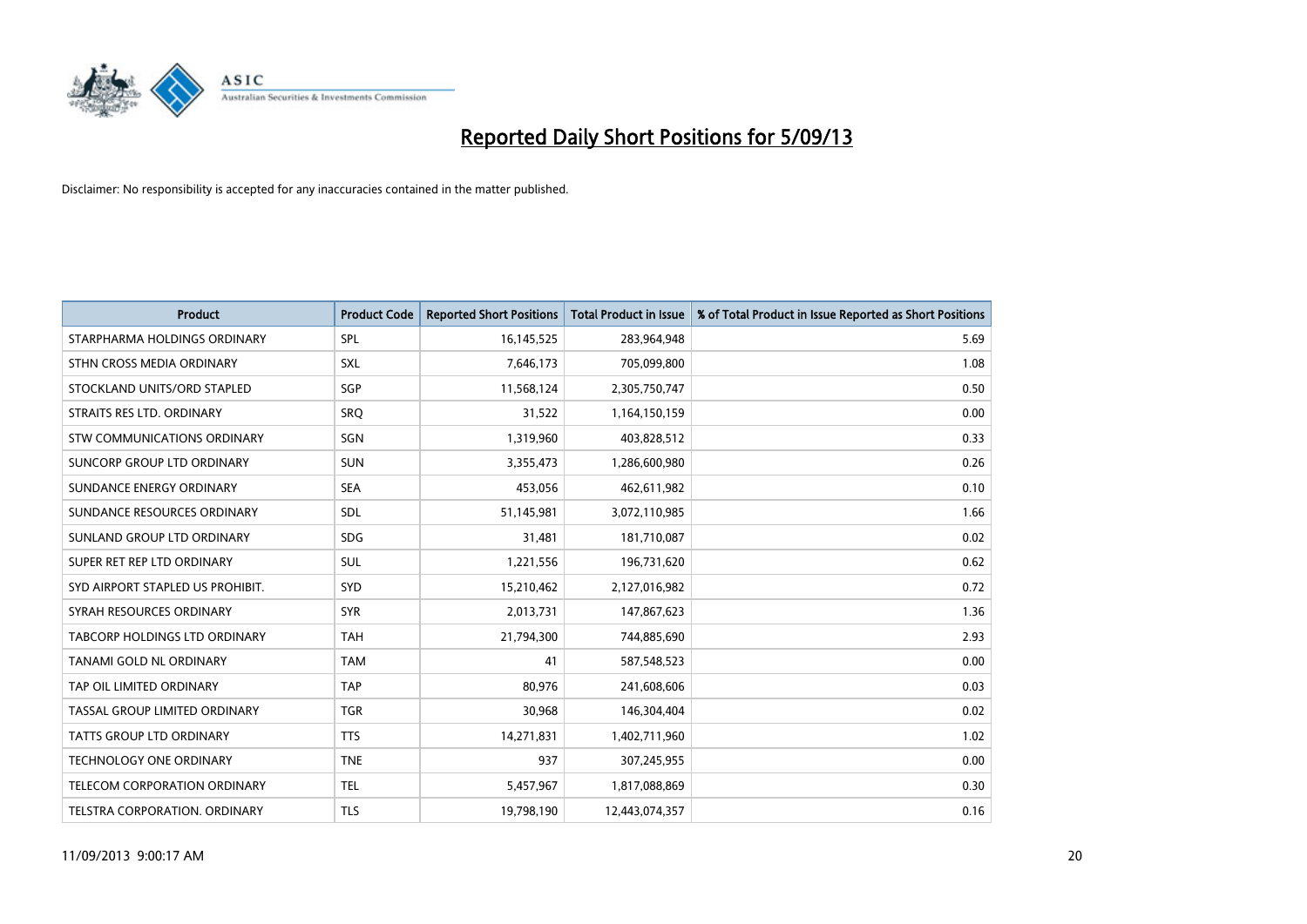

| <b>Product</b>                        | <b>Product Code</b> | <b>Reported Short Positions</b> | <b>Total Product in Issue</b> | % of Total Product in Issue Reported as Short Positions |
|---------------------------------------|---------------------|---------------------------------|-------------------------------|---------------------------------------------------------|
| TEN NETWORK HOLDINGS ORDINARY         | <b>TEN</b>          | 130,448,037                     | 2,586,970,845                 | 5.04                                                    |
| TERANGA GOLD CORP CDI 1:1             | <b>TGZ</b>          | 852,475                         | 174,491,981                   | 0.49                                                    |
| TFS CORPORATION LTD ORDINARY          | <b>TFC</b>          | 200,000                         | 279,621,829                   | 0.07                                                    |
| THE REJECT SHOP ORDINARY              | <b>TRS</b>          | 1,869,594                       | 28,826,248                    | 6.49                                                    |
| THOR MINING PLC CDI 1:1 DEF SET       | <b>THRDA</b>        | 795                             | 492,496,058                   | 0.00                                                    |
| THORN GROUP LIMITED ORDINARY          | <b>TGA</b>          | 94,381                          | 148,897,155                   | 0.06                                                    |
| <b>TIGER RESOURCES ORDINARY</b>       | <b>TGS</b>          | 1,374,856                       | 674,770,269                   | 0.20                                                    |
| TOLL HOLDINGS LTD ORDINARY            | <b>TOL</b>          | 30,040,216                      | 717,133,875                   | 4.19                                                    |
| TOX FREE SOLUTIONS ORDINARY           | <b>TOX</b>          | 977,962                         | 132,519,859                   | 0.74                                                    |
| TPG TELECOM LIMITED ORDINARY          | <b>TPM</b>          | 1,535,512                       | 793,808,141                   | 0.19                                                    |
| TRADE ME GROUP ORDINARY               | <b>TME</b>          | 182,717                         | 396,017,568                   | 0.05                                                    |
| <b>TRANSFIELD SERVICES ORDINARY</b>   | <b>TSE</b>          | 40,823,423                      | 512,457,716                   | 7.97                                                    |
| TRANSPACIFIC INDUST, ORDINARY         | <b>TPI</b>          | 17,995,254                      | 1,578,563,490                 | 1.14                                                    |
| TRANSURBAN GROUP TRIPLE STAPLED SEC.  | <b>TCL</b>          | 2,057,461                       | 1,485,500,376                 | 0.14                                                    |
| <b>TREASURY GROUP ORDINARY</b>        | <b>TRG</b>          | 3,387                           | 23,070,755                    | 0.01                                                    |
| TREASURY WINE ESTATE ORDINARY         | <b>TWE</b>          | 17,588,980                      | 647,227,144                   | 2.72                                                    |
| TROY RESOURCES LTD ORDINARY           | <b>TRY</b>          | 58,307                          | 167,642,495                   | 0.03                                                    |
| TWENTY-FIRST FOX INC A NON-VOTING CDI | <b>FOXLV</b>        | 1,304,606                       | 1,619,443,341                 | 0.08                                                    |
| TWENTY-FIRST FOX INC B VOTING CDI     | <b>FOX</b>          | 577,354                         | 1,112,242,654                 | 0.05                                                    |
| UGL LIMITED ORDINARY                  | UGL                 | 18,306,959                      | 166,511,240                   | 10.99                                                   |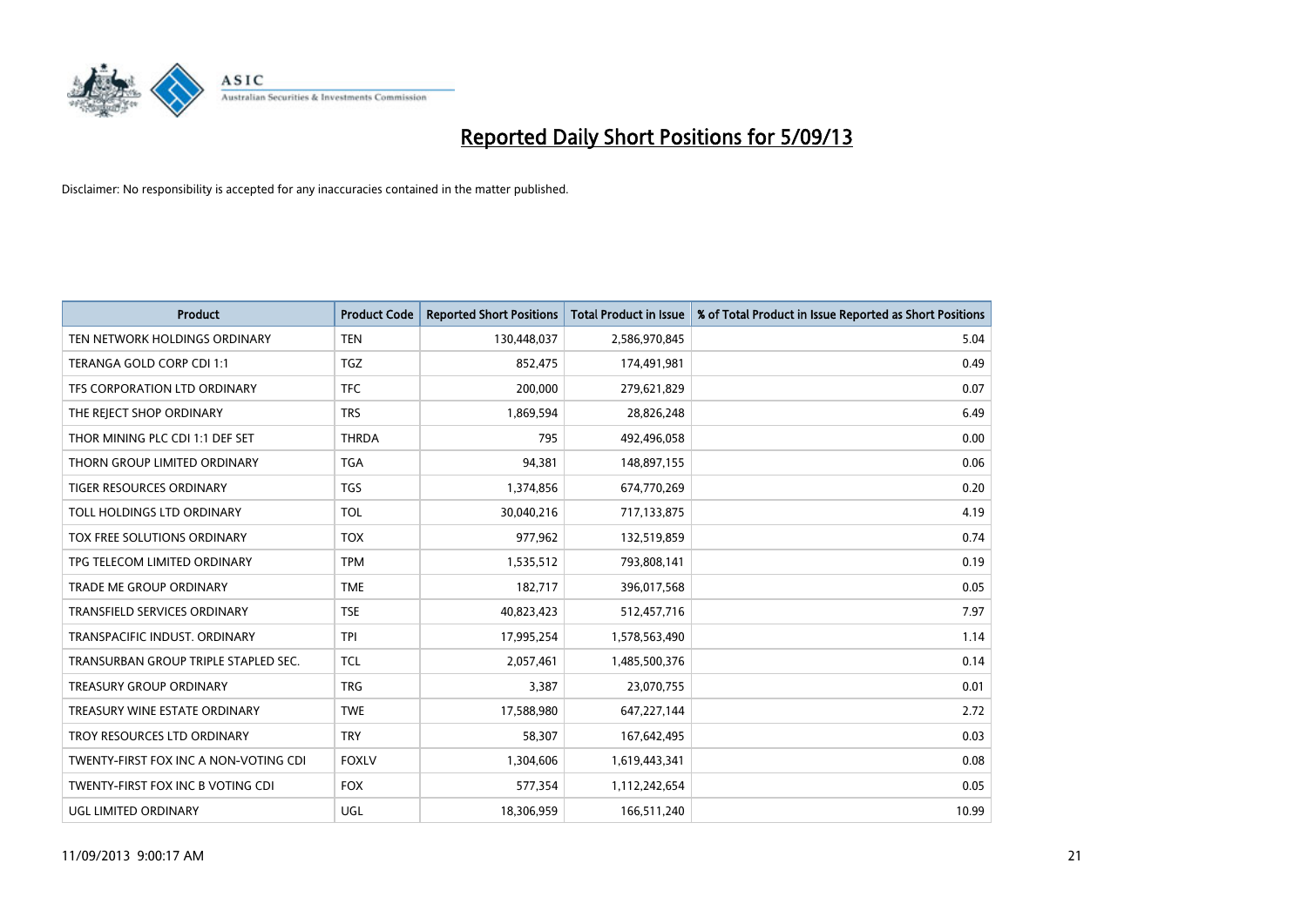

| <b>Product</b>                         | <b>Product Code</b> | <b>Reported Short Positions</b> | <b>Total Product in Issue</b> | % of Total Product in Issue Reported as Short Positions |
|----------------------------------------|---------------------|---------------------------------|-------------------------------|---------------------------------------------------------|
| UNILIFE CORPORATION CDI 6:1            | <b>UNS</b>          | 100,000                         | 273,802,884                   | 0.04                                                    |
| UXC LIMITED ORDINARY                   | <b>UXC</b>          | 6,237                           | 308,906,770                   | 0.00                                                    |
| <b>VENTURE MINERALS ORDINARY</b>       | <b>VMS</b>          | 193,000                         | 287,320,170                   | 0.07                                                    |
| VILLAGE ROADSHOW LTD ORDINARY          | <b>VRL</b>          | 1,210                           | 159,477,712                   | 0.00                                                    |
| <b>VIRGIN AUS HLDG LTD ORDINARY</b>    | <b>VAH</b>          | 94,253,171                      | 2,581,231,776                 | 3.65                                                    |
| <b>VIRTUS HEALTH LTD ORDINARY</b>      | <b>VRT</b>          | 11,000                          | 79,536,601                    | 0.01                                                    |
| VISION EYE INSTITUTE ORDINARY          | <b>VEI</b>          | 79,002                          | 160,284,112                   | 0.05                                                    |
| <b>VOCUS COMMS LTD ORDINARY</b>        | <b>VOC</b>          | 23,037                          | 80,410,122                    | 0.03                                                    |
| <b>WATPAC LIMITED ORDINARY</b>         | <b>WTP</b>          | 40,001                          | 184,332,526                   | 0.02                                                    |
| <b>WDS LIMITED ORDINARY</b>            | <b>WDS</b>          | $\overline{7}$                  | 144,740,614                   | 0.00                                                    |
| WEBIET LIMITED ORDINARY                | <b>WEB</b>          | 2,306,122                       | 79,397,959                    | 2.90                                                    |
| <b>WESFARMERS LIMITED ORDINARY</b>     | <b>WES</b>          | 28,652,314                      | 1,006,677,196                 | 2.85                                                    |
| WESFARMERS LIMITED PARTIALLY PROTECTED | <b>WESN</b>         | 229,697                         | 150,516,402                   | 0.15                                                    |
| <b>WESTERN AREAS LTD ORDINARY</b>      | <b>WSA</b>          | 20,448,596                      | 196,843,803                   | 10.39                                                   |
| WESTERN DESERT RES. ORDINARY           | <b>WDR</b>          | 2,001,203                       | 392,493,317                   | 0.51                                                    |
| WESTFIELD GROUP ORD/UNIT STAPLED SEC   | <b>WDC</b>          | 7,850,467                       | 2,168,299,076                 | 0.36                                                    |
| WESTFIELD RETAIL TST UNIT STAPLED      | <b>WRT</b>          | 16,109,068                      | 2,995,945,800                 | 0.54                                                    |
| WESTPAC BANKING CORP ORDINARY          | <b>WBC</b>          | 22,129,709                      | 3,103,729,084                 | 0.71                                                    |
| WHITE ENERGY COMPANY ORDINARY          | <b>WEC</b>          | 42,413                          | 322,974,494                   | 0.01                                                    |
| WHITEHAVEN COAL ORDINARY               | <b>WHC</b>          | 78,079,272                      | 1,025,692,710                 | 7.61                                                    |